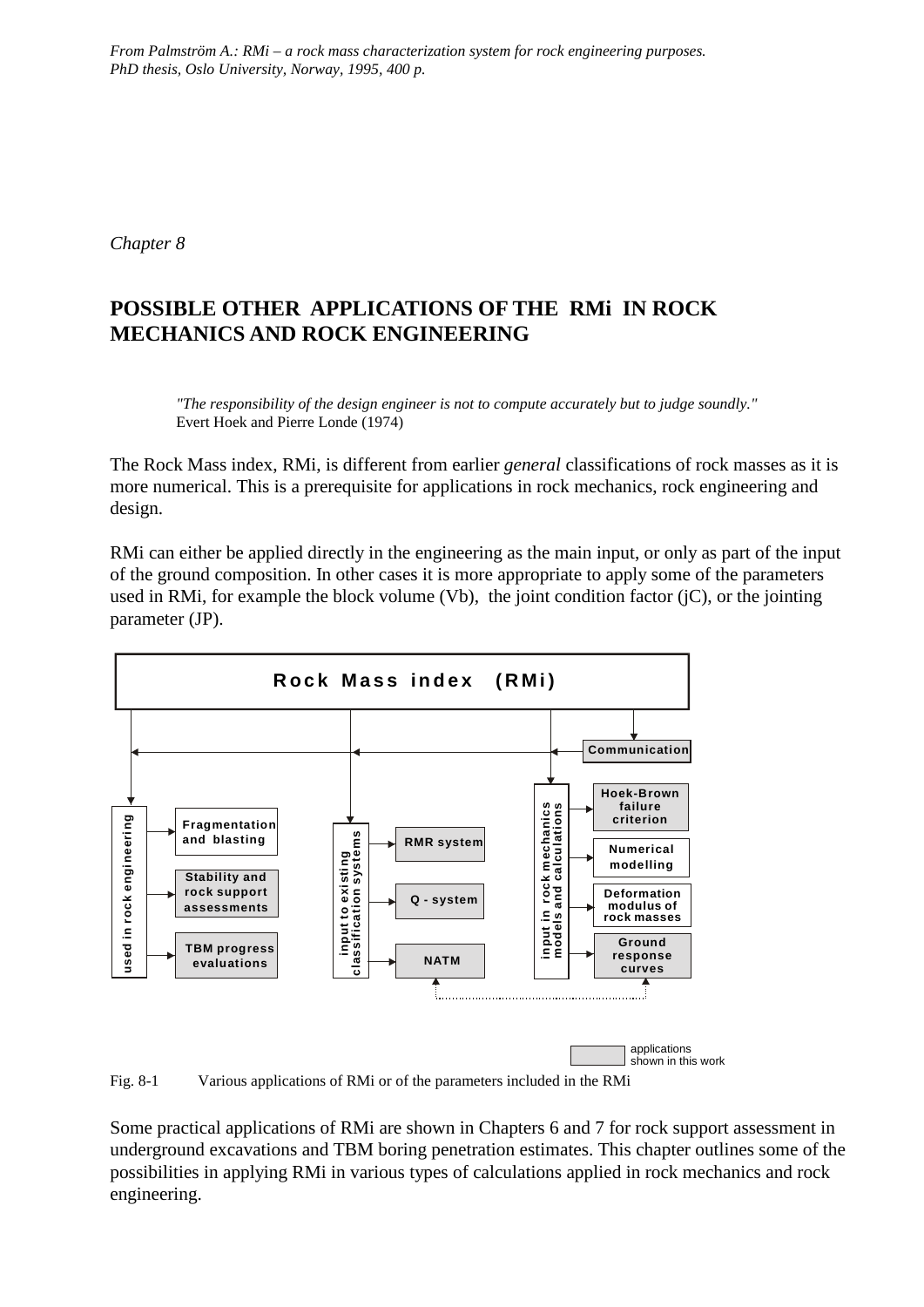## **8.1 APPLYING RMi TO DETERMINE THE CONSTANTS IN THE HOEK-BROWN FAILURE CRITERION**

The Hoek-Brown failure criterion provides engineers and geologists with a means of estimating the strength of jointed rock masses. After the criterion was presented in 1980, the ratings of its constants have been adjusted in 1988, 1991 and 1992. A modified failure criterion was published by Hoek et al. (1992) as is outlined later in this section.

## **8.1.1 The original Hoek-Brown failure criterion**

In its original form the Hoek-Brown criterion is expressed in terms of the major and the minor principal stresses at failure as

$$
\sigma_1' = \sigma_3' + (m \times \sigma_c \times \sigma_3' + s \times \sigma_c^2)^{1/2}
$$
 eq. (8-1)

where  $\sigma_1'$  is the major principal effective stress at failure.

- $\sigma_3$ <sup>'</sup> is the minor principal effective stress.
- $\sigma_c$  is the uniaxial compressive strength of the intact rock material from which the rock mass is composed.
- *s* and *m* are empirical constants representing inherent properties of jointing conditions and rock characteristics.

For  $\sigma_3' = 0$ , eq. (8-1) expresses the unconfined *compressive strength* of a rock mass:

$$
\sigma_{\rm cm} = \sigma_{\rm c} \times s^{\frac{1}{2}} \qquad \qquad \text{eq. (8-2)}
$$

According to Hoek and Brown (1980) the constants *m* and *s* depend on the properties of the rock and the extent to which it has been broken before being subjected to the [failure] stresses. Both constants are dimensionless. Hoek (1983) explains that they are *"very approximately analogous to the angle of friction,* <sup>Φ</sup>*i', and the cohesive strength, c', of the conventional Mohr-Coulomb failure criterion"*.

To determine *m* and *s* Hoek and Brown (1980) adapted the classifications of Bieniawski (1973) and of Barton et al. (1974). This is shown in Table 8-1. As the structure of RMi is similar to eq. (8- 2) which expresses the uniaxial compressive strength for rock masses, RMi offers a method to determine the constants *m* and especially *s*, as described in the following.

### 8.1.1.1 The constant *s*

As described in Section 4.5.2 in Chapter 4, the jointing parameter (JP) is similar to *s*, though the understanding is somewhat different regarding the features in a rock mass each of them represents. From eq. (8-2) and the expression RMi =  $\sigma_c \times$  JP, it is found that

$$
JP = \sqrt{s} \qquad \qquad \text{eq. (8-3)}
$$

JP can be found directly from the registration of block size (Vb) and joint condition factor (jC), while *s* is determined via values found by Q or RMR in Table 8-1. As these classification systems also include external features such as ground water and stresses, they do not in the best way characterize the mechanical properties of a rock mass. Another drawback is that they both apply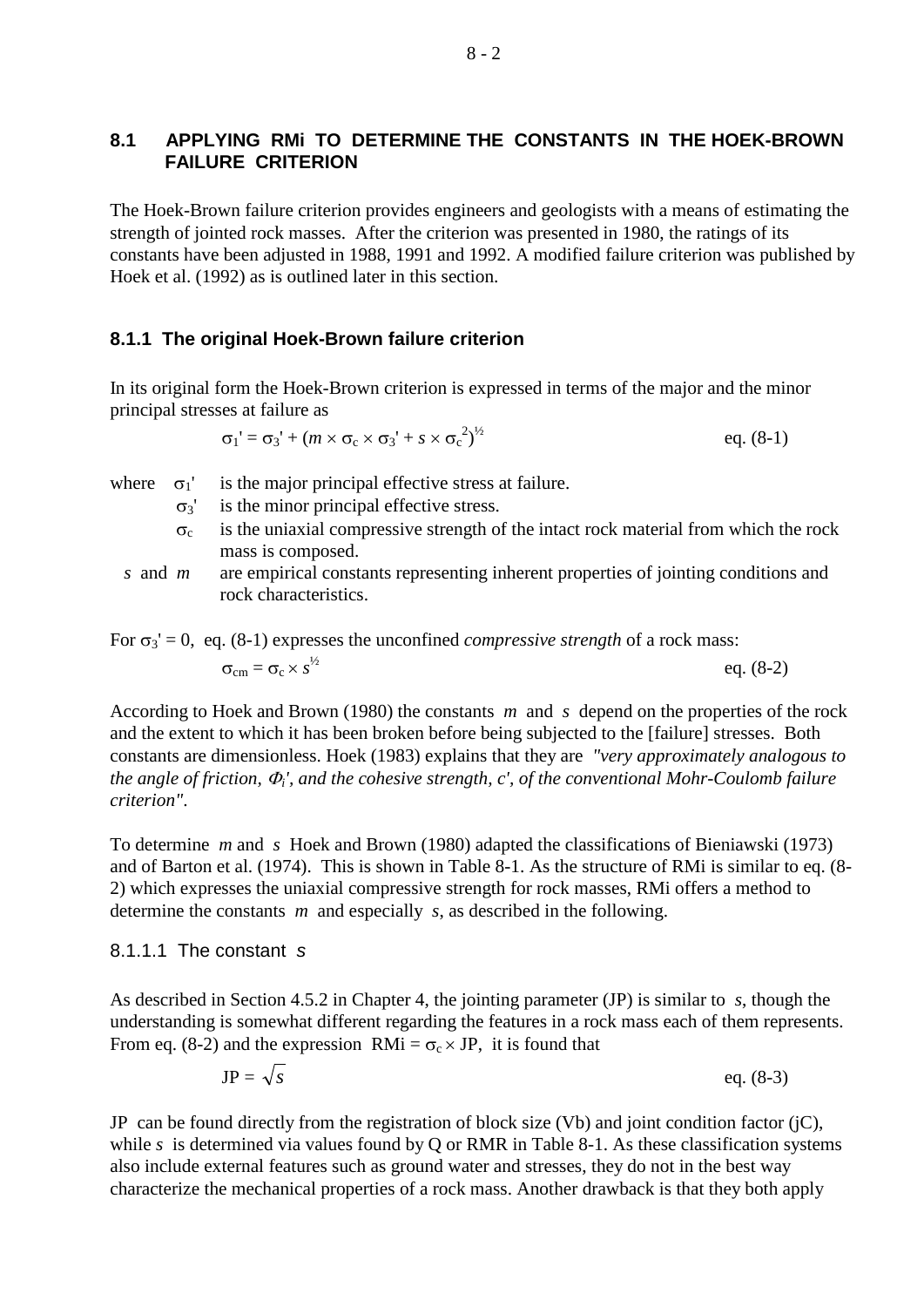RQD, which in Appendix 4, Section 6 has been shown to often poorly represent the variation in jointing.

#### TABLE 8-1 THE CONSTANTS *s* AND *m* FOR UNDISTURBED AND DISTURBED ROCK MASSES VARYING WITH THE ROCK TYPE AND THE COMPOSITION OF THE ROCK MASS (from Hoek and Brown, 1988).

| Approximate relationship between rock mass quality and material constants                                                                                                                                                                                                                                                                           |                             |                                                                                           |                                                                                                 |                                                                                                                                      |                                                                                                                                       |                                                                                                                                                                                     |  |
|-----------------------------------------------------------------------------------------------------------------------------------------------------------------------------------------------------------------------------------------------------------------------------------------------------------------------------------------------------|-----------------------------|-------------------------------------------------------------------------------------------|-------------------------------------------------------------------------------------------------|--------------------------------------------------------------------------------------------------------------------------------------|---------------------------------------------------------------------------------------------------------------------------------------|-------------------------------------------------------------------------------------------------------------------------------------------------------------------------------------|--|
| Disturbed rock mass m and s values                                                                                                                                                                                                                                                                                                                  |                             |                                                                                           |                                                                                                 |                                                                                                                                      |                                                                                                                                       | undisturbed rock mass m and s                                                                                                                                                       |  |
| <b>EMPIRICAL FAILURE CRITERION</b><br>$\overline{c}$<br>$\sigma'_{1} = \sigma'_{3} + \sqrt{m \sigma_{c} \sigma'_{3} + s \sigma_{c}}$<br>$\sigma'_1$ = major principal effective stress<br>$\sigma'_{3}$ = minor principal effective stress<br>$\sigma_c$ = uniaxial compressive strength of<br>intact rock, and<br>m and s are empirical constants. |                             | DEVELOPED CRYSTAL CLEAVAGE<br>CARBONATE ROCKS WITH WELL<br>dolomite, limestone and marble | ARGILLACEOUS ROCKS<br>mudstone, siltstone, shale and slate<br>(normal to cleavage)<br>LITHIFIED | STRONG CRYSTALS AND POORLY<br>DEVELOPED CRYSTAL CLEAVAGE<br>ROCKS WITH<br>DEVELOPED CRYSTAL<br>sandstone and quartzite<br>ARENACEOUS | FINE GRAINED POLYMINERALLIC<br>IGNEOUS CRYSTALLINE ROCKS<br>ROCKS<br>and<br>CRYSTALLINE<br>dolerite, diabase<br>andesite,<br>rhyolite | quartz-diorite<br>CRYSTALLINE<br>య<br>COARSE GRAINED<br>POLYMINERALLIC IGNEOUS<br>gabbro,<br>amphibolite,<br>gneiss, granite, norite,<br>METAMORPHIC<br>$\mathsf I$<br><b>ROCKS</b> |  |
| <b>INTACT ROCK SAMPLES</b><br>Laboratory size specimens free from<br>discontinuities<br>CSIR rating: $RMR = 100$<br>NGI rating: $Q = 500$                                                                                                                                                                                                           | m<br>s<br>m<br>s            | 7.00<br>1.00<br>7.00<br>1.00                                                              | 10.00<br>1.00<br>10.00<br>1.00                                                                  | 15.00<br>1.00<br>15.00<br>1.00                                                                                                       | 17.00<br>1.00<br>17.00<br>1.00                                                                                                        | 25.00<br>1.00<br>25.00<br>1.00                                                                                                                                                      |  |
| VERY GOOD QUALITY ROCK MASS<br>Tightly interlocking undisturbed rock with<br>unweathered joints at 1 to 3 m<br>CSIR rating: $RMR = 85$<br>NGI rating: $Q = 100$                                                                                                                                                                                     | m<br>$\mathbf s$<br>m<br>s  | 2.40<br>0.082<br>4.10<br>0.189                                                            | 3.43<br>0.082<br>5.85<br>0.189                                                                  | 5.14<br>0.082<br>8.78<br>0.189                                                                                                       | 5.82<br>0.082<br>9.95<br>0.189                                                                                                        | 8.56<br>0.082<br>14.63<br>0.189                                                                                                                                                     |  |
| <b>GOOD QUALITY ROCK MASS</b><br>Fresh to slightly weathered rock, slightly<br>disturbed with joints at 1 to 3 m<br>CSIR rating: $RMR = 65$<br>NGI rating: $Q = 10$                                                                                                                                                                                 | m<br>S<br>$\mathsf{m}$<br>s | 0.575<br>0.00293<br>2.006<br>0.0205                                                       | 0.821<br>0.00293<br>2.865<br>0.0205                                                             | 1.231<br>0.00293<br>4.298<br>0.0205                                                                                                  | 1.395<br>0.00293<br>4.871<br>0.0205                                                                                                   | 2.052<br>0.00293<br>7.163<br>0.0205                                                                                                                                                 |  |
| FAIR QUALITY ROCK MASS<br>Several sets of moderately weathered<br>joints spaced at 0.3 to 1 m<br>CSIR rating: $RMR = 44$<br>NGI rating: $Q = 1$                                                                                                                                                                                                     | m<br>s<br>m<br>s            | 0.128<br>0.00009<br>0.947<br>0.00198                                                      | 0.183<br>0.00009<br>1.353<br>0.00198                                                            | 0.275<br>0.00009<br>2.030<br>0.00198                                                                                                 | 0.311<br>0.00009<br>2.301<br>0.00198                                                                                                  | 0.458<br>0.00009<br>3.383<br>0.00198                                                                                                                                                |  |
| POOR QUALITY ROCK MASS<br>Numerous weathered joints at 30-500<br>mm, some gouge Clean compacted<br>waste rock<br>CSIR rating: $RMR = 23$<br>NGI rating: $Q = 0.1$                                                                                                                                                                                   | m<br>$\mathbf s$<br>m<br>S  | 0.029<br>0.000003<br>0.447<br>0.00019                                                     | 0.041<br>0.000003<br>0.639<br>0.00019                                                           | 0.061<br>0.000003<br>0.959<br>0.00019                                                                                                | 0.069<br>0.000003<br>1.087<br>0.00019                                                                                                 | 0.102<br>0.000003<br>1.598<br>0.00019                                                                                                                                               |  |
| <b>VERY POOR QUALITY ROCK MASS</b><br>Numerous heavily weathered joints<br>spaced >50 mm with gouge. Waste rock<br>with fines<br>CSIR rating: $RMR = 3$<br>NGI rating: $Q = 0.01$                                                                                                                                                                   | m<br>$\mathbf s$<br>m<br>S  | 0.007<br>0.0000001<br>0.219<br>0.00002                                                    | 0.010<br>0.0000001<br>0.313<br>0.00002                                                          | 0.015<br>0.0000001<br>0.469<br>0.00002                                                                                               | 0.017<br>0.0000001<br>0.532<br>0.00002                                                                                                | 0.025<br>0.0000001<br>0.782<br>0.00002                                                                                                                                              |  |

Hoek and Brown worked out their failure criterion mainly from triaxial test data on intact rock specimens. For jointed rock masses they had very few triaxial test data, in fact only those made on the Panguna andesite. Therefore, the values of *s* given by Hoek and Brown for the various jointed rock masses, are very approximate. The jointing parameter (JP) is based on measured strength in 8 "samples" of rock masses. By applying the defined parameters block volume (Vb) and jointing parameter (JP) in RMi, the accuracy of the parameter *s* in Hoek Brown failure criterion can be considerably improved.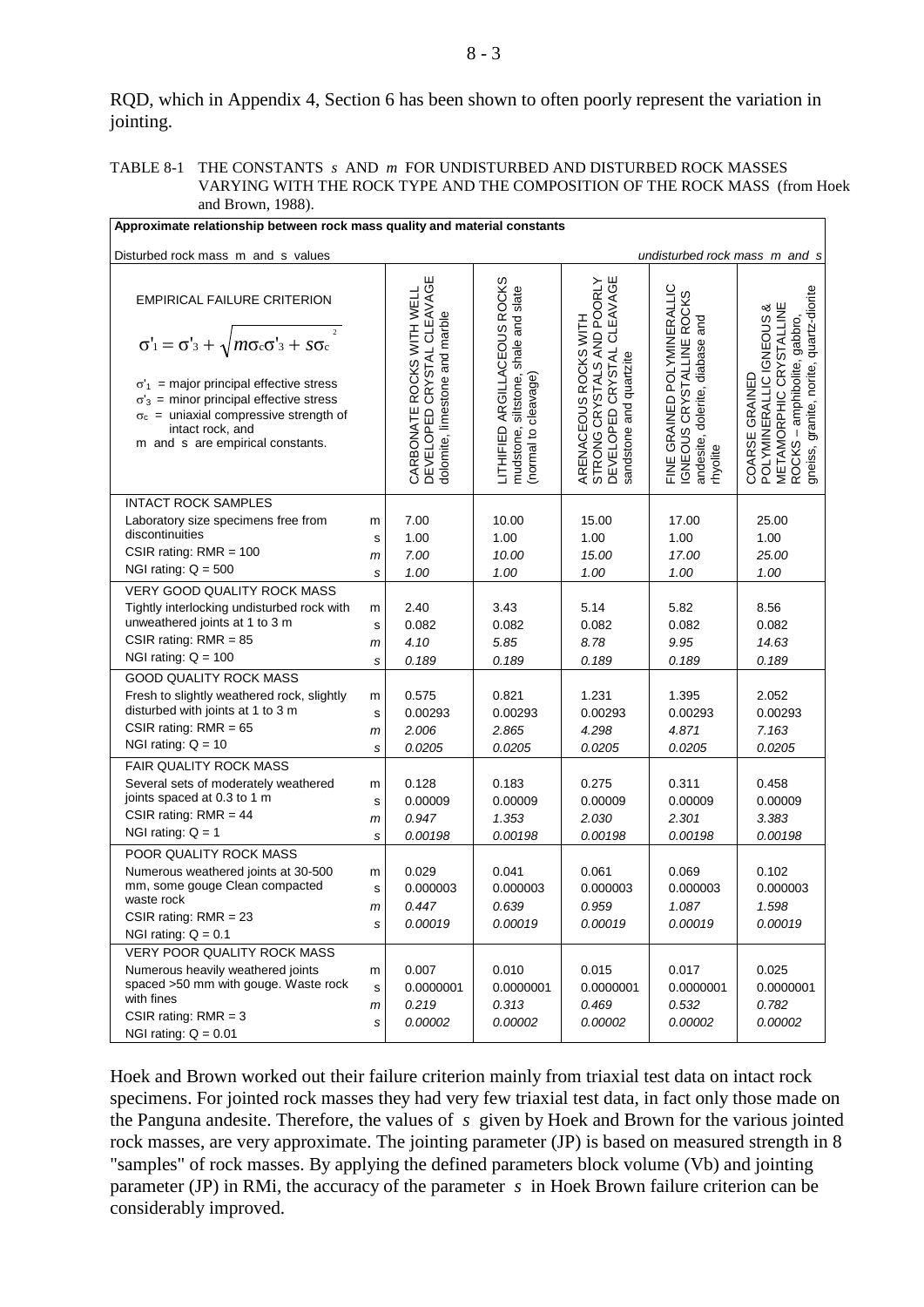#### 8.1.1.2 The constant *m*

In addition to adjustments in the ratings of the constant *m*, Wood (1991) and Hoek et al. (1992) have introduced the ratio  $m_b/m_i$ , where  $m_i$  represents intact rock as given in Table A3-8 (in Appendix 3). The constant  $m_b$  is the same as  $m$  in the original criterion. It varies with the jointing Based on the variation of *m* in Table 8-1 and of its ratings for disturbed and undisturbed values of *m* in Wood (1991), Fig. 8-2 has been worked out.



Fig. 8-2 The variation of  $m_b/m_i$  with the jointing parameter (JP), based on the data in Table 8-1 and Wood (1991).

As shown in Fig. 8-1, the variation of  $m_b$  can be mathematically expressed as:

a) for undisturbed rock masses  
\n
$$
m_b = m_i \times JP^{0.64}
$$
\neq. (8-4)

b) for disturbed rock masses  $m_b = m_i \times \text{JP}^{0.857}$  eq. (8-5)

Applying eqs. (8 - 3) and (8-4) in eq. (8-1), the failure criterion can be written as

$$
\sigma_1' = \sigma_3' + [\sigma_c \times JP^{0.64}(m_i \times \sigma_3' + \sigma_c \times JP^{1.36})]^{\frac{1}{2}}
$$
eq. (8-6)

where *s* and *m* are replaced by JP and *mi*

### **8.1.2 The modified Hoek-Brown failure criterion**

From more than 10 years of experience in using the Hoek-Brown criterion, Hoek et al. (1992) found a need to modify the criterion to the following form:

$$
\sigma_1 = \sigma_3 + \sigma_c (m_b \frac{\sigma_3}{\sigma_c})^a
$$
 eq. (8-7)

where  $m_b$  and *a* are constants which depend on the composition, structure and surface of the jointed rock mass.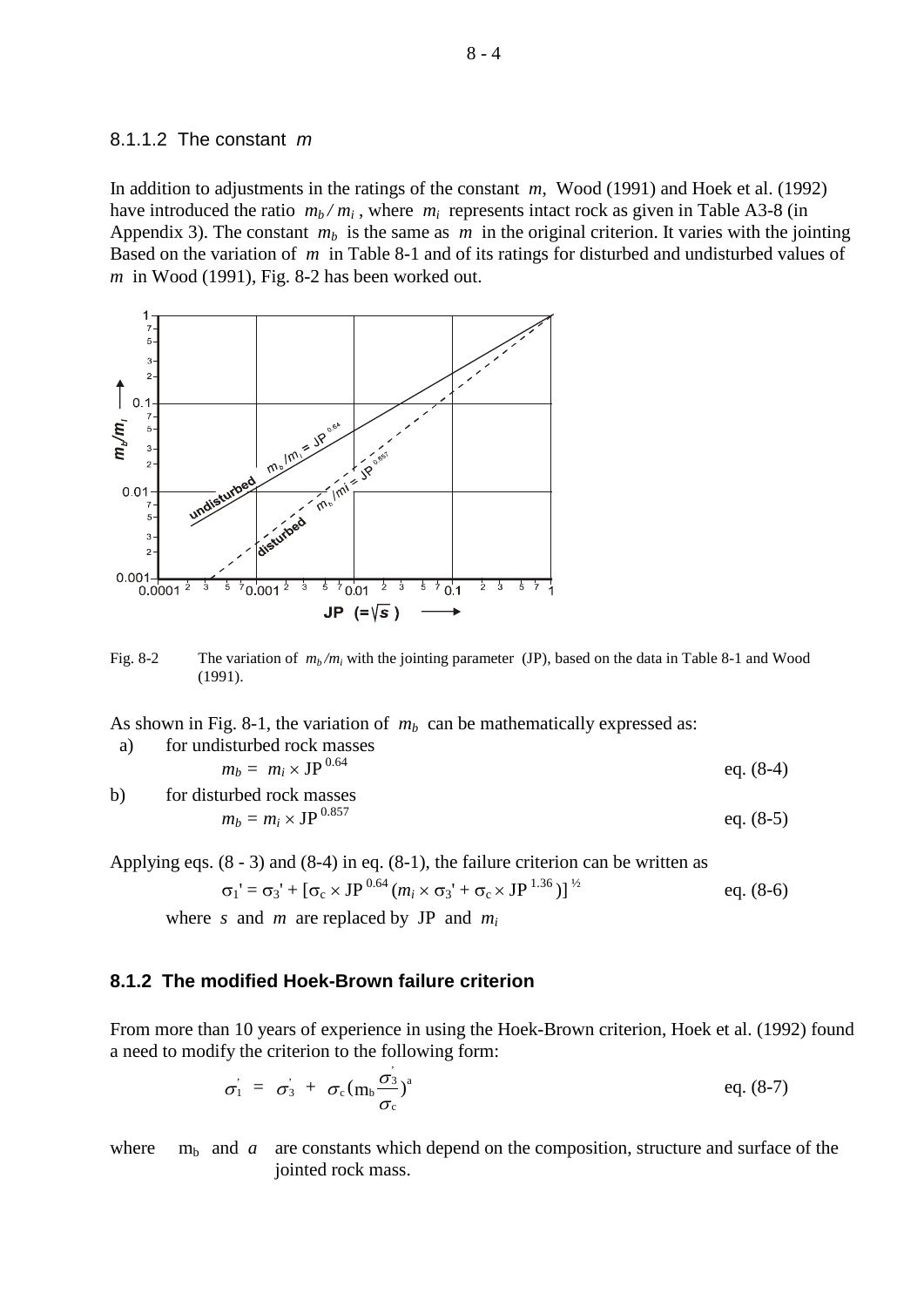$m_b$  is found from the ratio  $m_b/m_i$  in Table 8-3.  $m_b/m_i$  varies between 0.001 in crushed rock masses with highly weathered, very smooth or filled joints to 0.7 in blocky rock masses with rough joints. In massive rock  $m_b / m_i = 1$ . The value of *a* varies between 0.3 and 0.65. It has its highest value for the crushed rock masses with altered, smooth joints and lowest for massive rock masses.

The value of *a* varies between 0.3 and 0.65. It has its highest value for the crushed rock masses with altered, smooth joints and lowest for massive rock masses, as shown by Hoek et al. (1992) in Fig. 8-3.

| <b>MODIFIED HOEK-BROWN FAILURE CRITERION</b>                                                                                                                                                                                                                                                                                                                                                                             |                                |                                                                                                   | extremely                                                                                                 |                                                                                     |                                                                                                        |                                                                                                       |
|--------------------------------------------------------------------------------------------------------------------------------------------------------------------------------------------------------------------------------------------------------------------------------------------------------------------------------------------------------------------------------------------------------------------------|--------------------------------|---------------------------------------------------------------------------------------------------|-----------------------------------------------------------------------------------------------------------|-------------------------------------------------------------------------------------|--------------------------------------------------------------------------------------------------------|-------------------------------------------------------------------------------------------------------|
| $\sigma'_{1} = \sigma'_{3} + \sigma_{c} \left( m_{b} \frac{\sigma'_{3}}{\sigma_{c}} \right)^{a}$<br>$\sigma'$ <sub>1</sub> = major principal effective stress at failure<br>$\sigma'$ <sub>3</sub> = minor principal effective stress at failure<br>$\sigma_c$ = uniaxial compressive strength of <i>intact</i><br>pieces in the rock mass<br>$mb$ and a are constants which depend on the<br>condition of the rock mass | SURFACE CONDITION              | Unweathered, discontinuous, very tight aperture,<br>very rough surface, no infilling<br>VERY GOOD | Slightly weathered, continuous, tight aperture,<br>staining to no infilling<br>ough surface, iron<br>GOOD | narrow, smooth surfaces, hard infilling<br>FAIR<br>Moderatelyweathered, continuous, | polished / slickensided surfaces, hard infilling<br>POOR<br>Highly weathered, continuous, very narrow, | polished / slickensided surfaces, soft infilling<br>Highly weathered, continuous, narrow<br>VERY POOR |
| <b>STRUCTURE</b>                                                                                                                                                                                                                                                                                                                                                                                                         |                                |                                                                                                   |                                                                                                           |                                                                                     |                                                                                                        |                                                                                                       |
| BLOCKY - well interlocked, undisturbed<br>rock mass; large to very large block size                                                                                                                                                                                                                                                                                                                                      | $m_h/m_i$<br>a                 | 0.7<br>0.3                                                                                        | 0.5<br>0.35                                                                                               | 0.3<br>0.4                                                                          | 0.1<br>0.45                                                                                            |                                                                                                       |
| VERY BLOCKY - interlocked, partially<br>disturbed rock mass; medium block size                                                                                                                                                                                                                                                                                                                                           | $m_{\rm h}$ / $m_{\rm i}$<br>a | 0.3<br>0.4                                                                                        | 0.2<br>0.45                                                                                               | 0.1<br>0.5                                                                          | 0.04<br>0.5                                                                                            |                                                                                                       |
| BLOCKY / SEAMY - folded and faulted,<br>many intersecting joints; small blocks                                                                                                                                                                                                                                                                                                                                           | $m_{\rm h}$ / $m_{\rm i}$<br>a |                                                                                                   | 0.08<br>0.5                                                                                               | 0.04<br>0.5                                                                         | 0.01<br>0.55                                                                                           | 0.04<br>0.6                                                                                           |
| CRUSHED - poorly interlocked, highly<br>broken rock mass; very small blocks                                                                                                                                                                                                                                                                                                                                              | $m_{\rm b}$ / $m_{\rm i}$<br>a |                                                                                                   | 0.03<br>0.5                                                                                               | 0.015<br>0.55                                                                       | 0.003<br>0.6                                                                                           | 0.001<br>0.65                                                                                         |

Fig. 8-3 Estimation of  $m_b / m_i$  and *a* based on the degree of jointing (block size) and joint characteristics (from Hoek et al., 1992).

The exponent *a* may partly be compared with the factor D in the expression for RMi in eq. (4-4) which varies between 0.2 and 0.6. D has its highest values for smooth, or altered joints large joints, and lowest values for rough, small joints, see Section 4.2 in Chapter 4. The exponent D does not, however, include the block volume (Vb) as is the case for *a*, as Vb has been included directly in eq. (4-4) to determine the jointing parameter (JP).

# **8.2 RMi USED TO EVALUATE THE SHEAR STRENGTH OF ROCK MASSES**

In the paper by Hoek (1983) the empirical failure criterion has been derived by Dr. J. Bray into the failure envelope given by

$$
\tau = (\text{Cot}\Phi_i' - \text{Cos}\Phi_i') \ (m \times \sigma_c / 8) \tag{8-8}
$$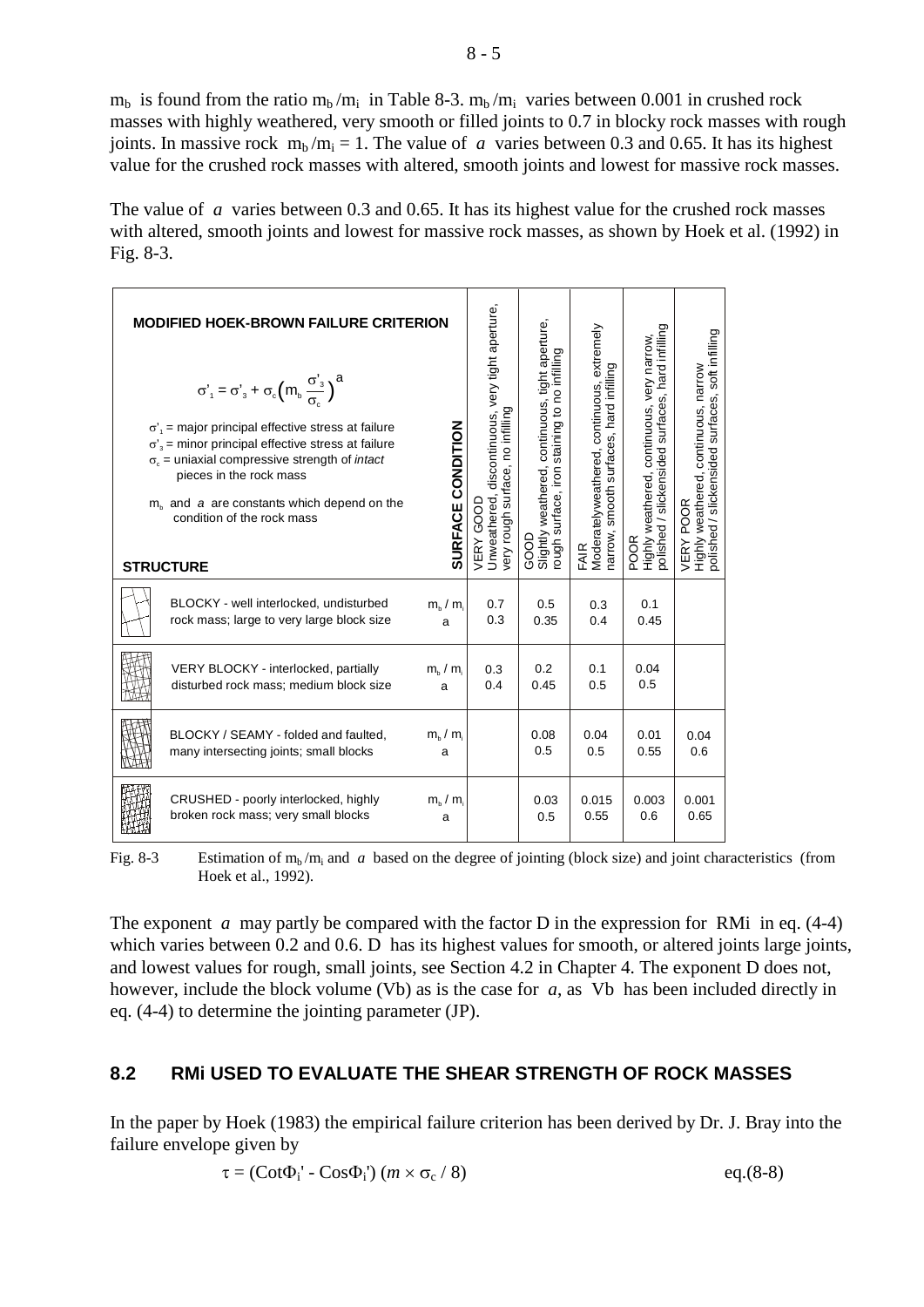$\Phi_i$ <sup>'</sup> is the instantaneous friction angle.

The value of the instantaneous friction angle is given by

$$
\Phi_{i} = \text{Arctan} \left[ 4h \text{Cos}^{2} \left( \pi/6 + \text{Arcsin} \ h^{-3/2} \right) - 1 \right]^{-1/2} \qquad \text{eq. (8-9)}
$$

where  $\sigma' =$  the effective stress

$$
h = 1 + 16(m \times \sigma' + s \times \sigma_c) / 3m^2 \sigma_c
$$
  
\n
$$
m = m_i \times JP^{0.64}
$$
 (for undisturbed rock masses) eq. (8-10)  
\n
$$
s = JP^2
$$
 eq. (8-12)

The instantaneous cohesive strength is found as

$$
c_i' = \tau - \sigma' \text{Tan} \Phi_i' \qquad \text{eq. (8-13)}
$$

TABLE 8-2 COMPUTER SPREADSHEAT USED TO CALCULATE THE CONSTANTS *s* AND *m* , THE SHEAR STRESS  $(τ)$ , THE INSTANTANEOUS FRICTION ANGLE  $(Φ<sub>i</sub>)$ , AND THE COHESIVE STRENGTH ( $c_i$ ) FROM INPUT OF RMi PARAMETERS.

| <b>INPUT DATA</b>                  | example 1    | example 2         | example 3        |           |         |        |
|------------------------------------|--------------|-------------------|------------------|-----------|---------|--------|
| <b>ROCK CHARACTERISTICS</b>        |              | Type of rock $=$  |                  | limestone | granite | gneiss |
| Rock compressive strength          |              | (MPa)             | $\sigma_c$       | 50,00     | 160.0   | 130,0  |
| H & B's m - factor for intact rock | Table A3-8   |                   | $\overline{m}_i$ | 8,40      | 32,7    | 29,2   |
| <b>JOINT CHARACTERISTICS</b>       |              |                   |                  |           |         |        |
| Joint smoothness factor            | Table 4-2    |                   | is               | 2,00      | 3,0     | 1,0    |
| Joint waviness factor              | Table 4-3    |                   | iw               | 3,00      | 1,0     | 2,0    |
| Joint alteration factor            | Table 4-5    |                   | jΑ               | 2,00      | 2,0     | 3,0    |
| Joint length and continuity factor | Table 4-7    |                   | jL.              | 3,00      | 1,0     | 2,0    |
| JOINTING DENSITY MEASUREMENTS      |              |                   |                  |           |         |        |
| Alt. 1: measured joint spacings    |              |                   |                  |           |         |        |
| Main joint set (min. spacing)      |              | (m)               | S <sub>1</sub>   | 0,30      |         |        |
| Joint set 2                        |              | m)                | S <sub>2</sub>   | 0,50      |         |        |
| Joint set 3 (max. spacing)         |              | (m)               | S <sub>3</sub>   | 0,50      |         |        |
| Alt. 2: measured block volume      |              | (m <sup>3</sup> ) | Vb               |           |         | 0,01   |
| Assumed block shape factor         | (Fig. A3-31) |                   | $\beta$          |           |         |        |
| Alt. 3: RQD measurement            |              |                   | <b>RQD</b>       |           | 45      |        |
| <b>STRESSES</b>                    |              |                   |                  |           |         |        |
| Effective normal stress            |              | (MPa)             | $\sigma_{\rm n}$ | 0,10      | 1,0     | 10,0   |
| <b>CALCULATIONS</b>                |              |                   |                  |           |         |        |
| <b>RMI PARAMETERS</b>              |              |                   |                  |           |         |        |
| Volumetric joint count             | eq. (A3-22)  |                   | Jv               | 7,33      |         |        |
| Joint condition factor             | eq. (4-2)    |                   | jC               | 9,00      | 1,50    | 1,33   |
| Block volume.<br>eq. (A3-19) or    | eq. (A3-27)  | (m <sup>3</sup> ) | Vb               | 0,0750    | 0,0036  | 0,0100 |
| Block shape factor                 | eq. (A3-28)  |                   | $\beta$          | 29,58     |         |        |
| Jointing parameter                 | eq. (4-4)    |                   | JP               | 0,3235    | 0,0359  | 0,0462 |
| Rock Mass index                    | eq. (4-1)    |                   | <b>RMi</b>       | 16,18     | 5,74    | 6,01   |
| <b>HOEK - BROWN PARAMETERS</b>     |              |                   |                  |           |         |        |
| s - value $(=JP2)$                 | eq. (8-11)   |                   | s                | 0,1047    | 0,0013  | 0,0021 |
| m - value                          | eq. (8-10)   |                   | m                | 4,08      | 3,89    | 4,08   |
| Calculation factor<br>eq. (8-9)    |              |                   | h                | 1,0362    | 1,0090  | 1,1012 |
| SHEAR STRENGTH PARAMETERS          |              |                   |                  |           |         |        |
| Instantaneous friction angle       | eq. (8-8)    | (degree)          | $\phi$           | 56,32     | 65,61   | 47,81  |
| <b>Shear stress</b>                | eq. (8-7)    | (MPa)             | τ                | 2,85      | 3,15    | 15,58  |
| Instantaneous cohesion             | eq. (8-12)   | (MPa)             | $\mathbf{c}$     | 2.70      | 0.94    | 4.55   |

Though the expression in eq. (8-8) seems complex, it can easily be applied using a spreadsheet on a desk computer. Table 8-2 shows an example where eqs. (8-8) to (8-13) have been applied in an Excel spreadsheet.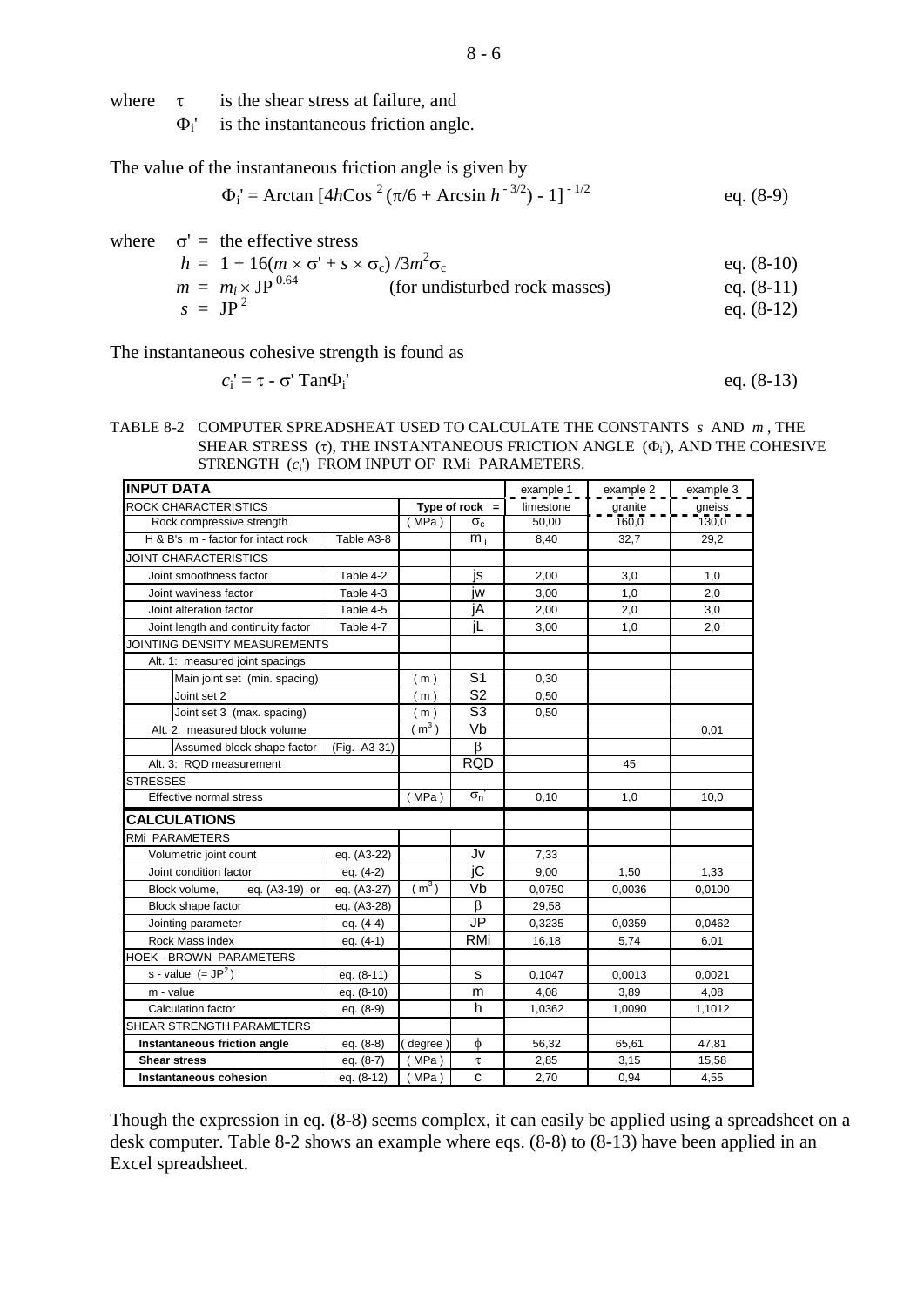It should be born in mind that the Hoek-Brown failure criterion is only valid for continuous rock masses (Hoek and Brown, 1980), i.e. massive rock or highly jointed and crushed rock masses, as is outlined in Chapter 5, Section 5.1 and in Chapter 6, Section 6.4.

## **8.3 RMi USED IN THE INPUT TO GROUND RESPONSE CURVES**

*"However, in our field, theoretical reasoning alone does not suffice to solve the problems which we are called upon to tackle. As a matter of fact it can even be misleading unless every drop of it is diluted by a pint of intelligently digested experience."* Karl Terzaghi (1953)

Ground-response interaction diagrams are well established aids to the understanding of rock mass behaviour and tunnel support mechanics. They are limited to continuous materials, i.e. massive rock or highly jointed and crushed (particulate) rock masses (see Chapter 5, Section 5.1). According to several authors (Rabcewicz, 1964; Ward, 1978; Muir Wood, 1979; Hoek and Brown, 1980; Brown et al. 1983) they may also be used quantitatively in designing tunnel support. For this use it is essential to be able, from the field observations and assessment of the stresses and moduli, to predict the ground response curve for a particular rock mass, stress regime, and tunnel geometry.

Many approaches to the calculation of ground response curves have been reported in the literature. Most use closed-form solutions to problems involving simple tunnel geometry and hydrostatic insitu stresses, but some use numerical methods for more complex excavation geometries and stress fields. However, with improved knowledge of the engineering behaviour of rock masses and the use of desk computers it is now possible to incorporate more complex and realistic models of rock mass behaviour into the solutions.

Two solutions of the ground-support interaction diagrams using a simple axisymmetric tunnel problem were presented by Brown et al. (1983). Both analyses incorporate the Hoek- Brown failure criterion for rock masses. The material behaviour applied in the closed-form solution is shown in Fig. 8-4.

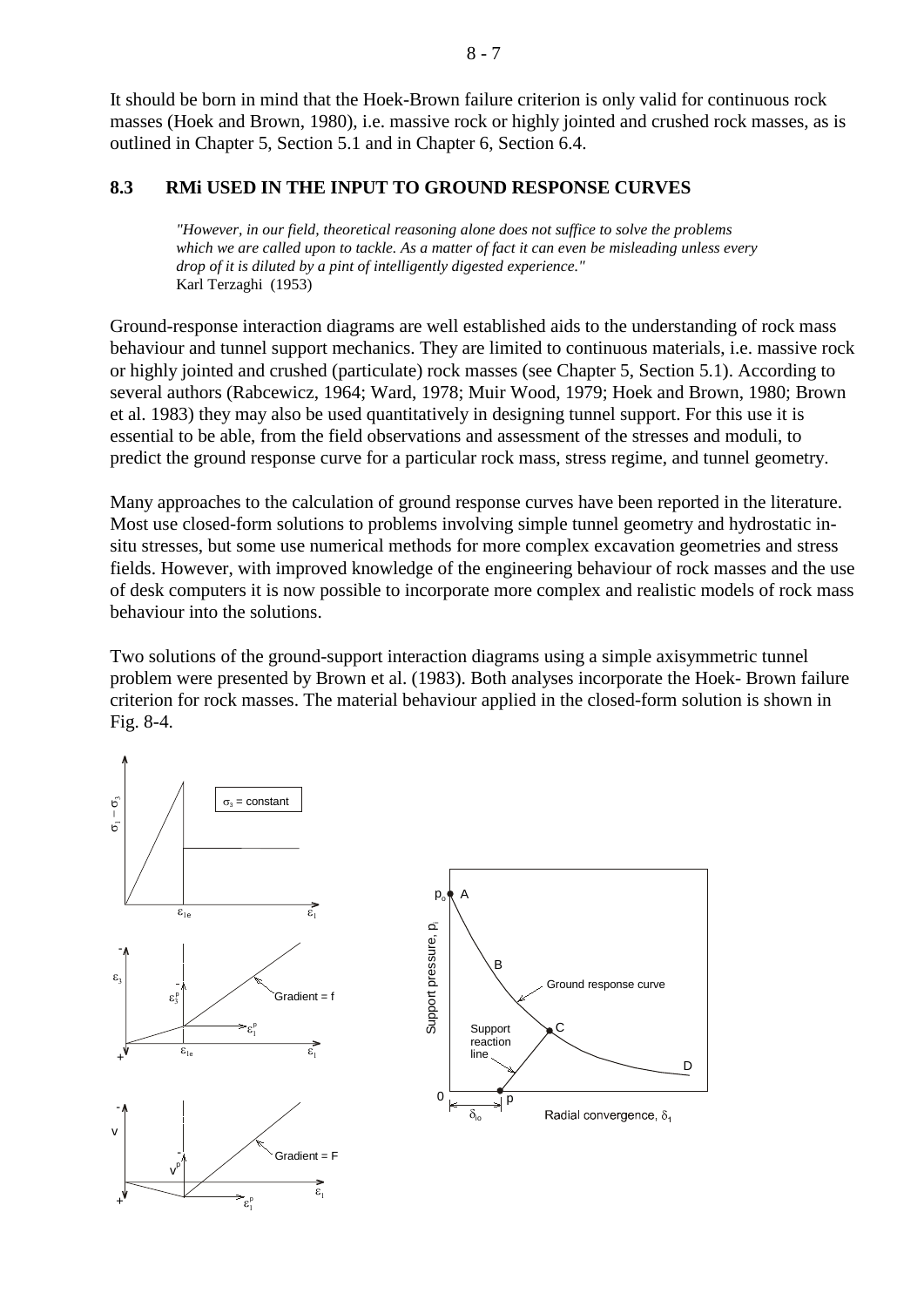Fig. 8-4 Left: The material behaviour used by Brown et. al.(1983) in the closed-form solution. Right: The ground response curve.

The input data used in the closed-form solution are:

*ri* the internal tunnel radius

 $\sigma_c$  the compressive strength of intact rock

*po* the in situ hydrostatic rock stress

*f* the gradient of line in the  $-\epsilon_3^p$ ,  $\epsilon_1^p$  diagram (Fig. 8-4)

Data for *original non-disturbed* rock mass:

*m* and *s* are material constants in the Hoek-Brown failure criterion

E and ν are Young's modulus and Poisson's ratio

Data for *broken* rock mass in the 'plastic zone':

 $m_r$  and  $s_r$  are material constants in the Hoek-Brown failure criterion.

The following calculation sequence is given by Brown et al. (1983):

1.  $M = \frac{1}{2} \left[ \left( \frac{m}{4} \right)^2 + \left( \frac{mp_o}{\sigma_c} \right) + s \right]^{\frac{1}{2}}$  *- m*/8. 2.  $G = E/[2(1 + v)]$ . 3. For  $p_i \geq p_o - M\sigma_c$ , deformation around the tunnel is elastic:  $\delta r_i = (p_o - p_i/2G)$ . 4. For  $p_i < p_o - M\sigma_c$ , plastic deformation occurs around the tunnel:  $u_e/r_e = M\sigma_c/2G$ . 5.  $N = 2\{[(p_o - M\sigma_c)/m_r\sigma_c] + s_r/m_r^2\}^{1/2}.$ 6.  $r_e/r_i = exp\{N - 2[pi/m_r \sigma_c) + (s_r/m_r^2)J^2\}.$ 7.  $\delta_i/r_i = M\sigma_c/[G(f+1)]\{[(f-1)/2] + (r_e/r_i)^{f+1}\}.$ 

Brown et al. (1983) indicate that where appropriate for a given rock mass, the constant f can, in place of an experimentally determined or back-calculated value, be calculated from

$$
f = 1 + F \qquad \qquad \text{eq. (8-13)}
$$

where 
$$
F = \frac{m}{2(m\frac{\sigma_{re}}{\sigma_c} + s)^{1/2}}
$$
 eq. (8-14)  
and  $\sigma_{re} = p_o - M \times \sigma_c$  eq. (8-15)

 $s = JP^2$  can be found from eq. 4-4 or from Fig. 4-4 based on field characterization of the block size (Vb) and joint condition (jC) as described in Chapter 4, while *m* can be found from Table A3-8 and Fig. 8-2.

For the broken, (plastic) zone the corresponding  $s_r$  and  $m_r$  values have to be estimated from experience. It is known that the rock mass breaks up during the deformation (squeezing) process, which is gradually reduced towards the boundary between the plastic and elastic zone. Applying the 'common' joint condition (joint condition factor  $|C = 1.75$ ) for the new breaks, eq. 4-5 (JP = 0.25)  $Vb^{1/3}$ ) can be applied to find

$$
s_r = JP^2 = 0.06 \text{ Vb}^{2/3} \qquad \text{eq. (8-16)}
$$

The calculations can be readily carried out using a desk computer. If the actual case is not axisymmetric, because the tunnel cross section is not circular or the in situ stress field is not hydrostatic, it will be necessary to use numerical method to calculate the stresses, strains and displacements in the rock masses surrounding the tunnel.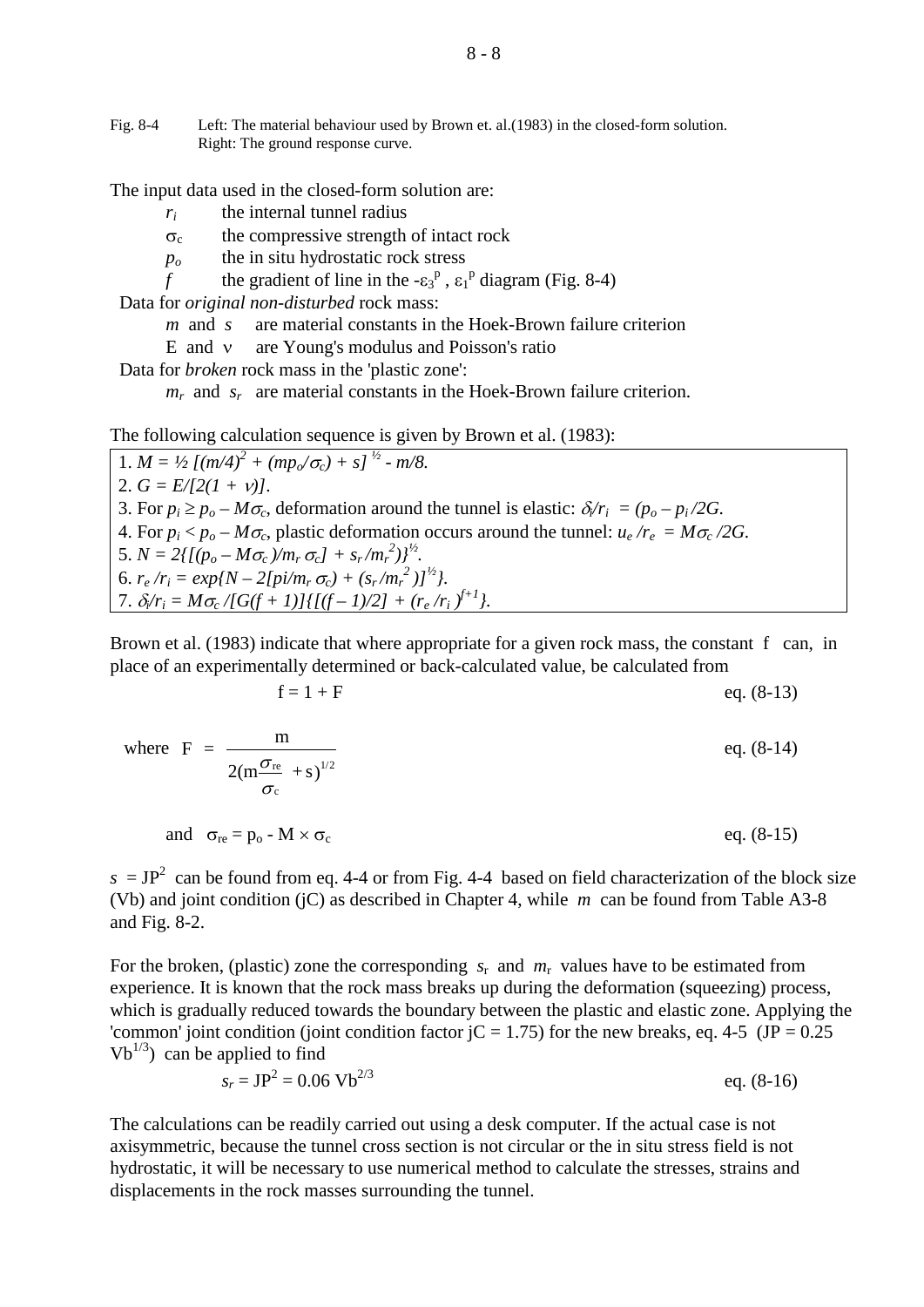Another method of finding the ground response curve has been shown by Hoek and Brown (1980), where also data to determine reaction from the support is given.

### **8.4 RMi USED FOR NUMERICAL GROUND CHARACTERIZATION IN THE NATM**

The principles of the new Austrian tunnelling method (NATM) is outlined in Fig. 8-5.

resisted in time by a lining.

### **–Key features of the New Austrian Tunnelling Method –**

Austria, has been one of the chief developers of the *New Austrian Tunnelling Method. Goal of NATM*: to provide safe and economic support in tunnels excavated in materials incapable of supporting themselves  $-$  e.g. crushed rock, debris, even soil. Support is achieved by mobilizing whatever humble strength the rock or earth possesses.

The *New Austrian Tunnelling Method* has several features:

• It relies on strength of surrounding rock to provide tunnel support. This is done by inhibiting rock deterioration, joint opening, and loosening due to excessive rock movements.

• It uses protective measures like lining tunnel walls with shotcrete and driving anchors into unstable rock. In many cases, a second, inner linings not needed – e.g. for water conduits, short highway tunnels.

• It involves installation of sophisticated instrumentation at the time initial shotcrete lining is placed, to provide info for designing a second inner lining.

• It completely eliminates costly interior supports for tunnel walls, such as heavy steel arches.

Tunneling into hard or inferior rock disturbs the existing equilibrium of forces. A rearrangement of stresses within the rock surrounding the cavity follows (See Fig.). As time progresses, the freshly excavated tunnel radius  $r_0$ decreases to  $(r_0 - \Delta r)$ . If tunneling in competent rock, further deformation is

The tunnel lining must be neither too stiff nor too flexible. If stiff,  $p_r$ will remain unnecessarily large – the lining will be uneconomic. With increased ∆r, however, the pressure  $p_r$  decreases. With a lining allowing too much yield,  $p_r$  will be big and the lining uneconomic and unsafe.

Professor Rabcevicz, of Salzburg, followed by final collapse – unless NATM aims *at a temporary semi-rigid lining* stressed by a moderate rock load  $p_r$ that will be just above the theoretical minimum value.

> (Our thanks to Mr. Herbert Nussbaum, an engineering consultant and expert on tunneling from Weat Vancouver, B.C., Canada. Based on phone interviews with him, we were able to write this box and captions for all figures – GD).



Fig. 8-5 The main ideas and principles of NATM (from Rabcewicz, 1975).

Brosch (1986) recommends that *"informative geological parameters lending themselves to quantification be used for describing rock mass in future tunnel projects in Austria. This calls for*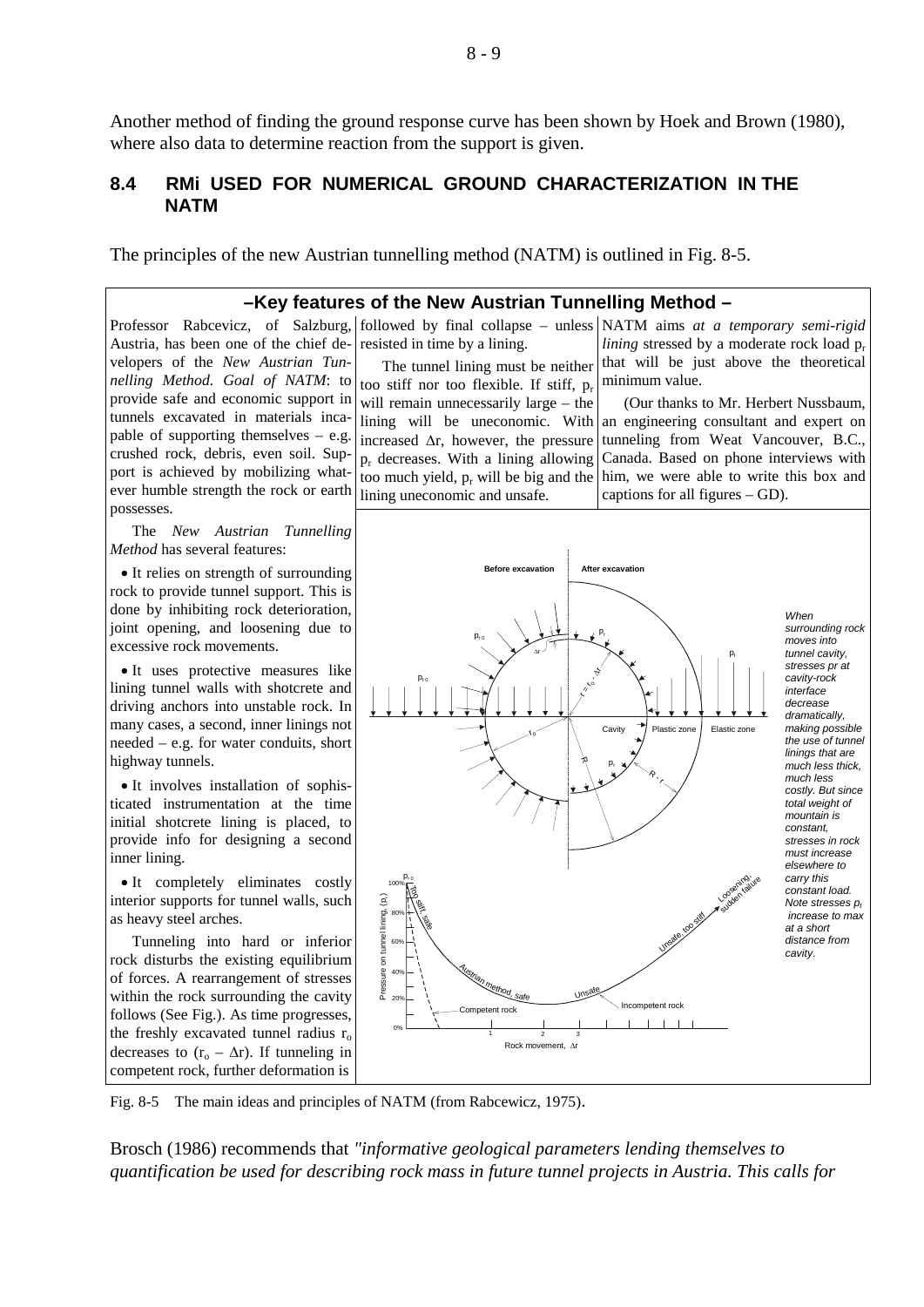*characterization based on verifiable parameters to provide numerical geo-data for rock engineering and design to be used in rock construction".*

From this statement it is obvious that RMi offers an excellent opportunity to improve the input parameters used in design works of NATM projects.

NATM has its own classification, mainly based on the behaviour in the excavated tunnel. The various classes can also be assessed from field observations of the rock mass composition and assessment of the rock stresses. There does not seem to exist any numerical system for classifying the important parameters of the rock mass. The ground is mainly characterized on an individual basis, based on personal experience (Kleeberger, 1992).

|   | <b>NATM</b> class                   | <b>ROCK MASS BEHAVIOUR</b>                                                                                                                                                                                                                                                                                                                                                                                                 |
|---|-------------------------------------|----------------------------------------------------------------------------------------------------------------------------------------------------------------------------------------------------------------------------------------------------------------------------------------------------------------------------------------------------------------------------------------------------------------------------|
|   | 1 Stable                            | Elastic behaviour. Small, quick declining deformations. No relief features after scaling.<br>The rock masses are long-term stable.                                                                                                                                                                                                                                                                                         |
|   | 2 Slightly ravelling                | Elastic behaviour, with small deformations which quickly decline. Some few small<br>structural relief surfaces from gravity occur in the roof.                                                                                                                                                                                                                                                                             |
|   | 3 Ravelling                         | Far-reaching elastic behaviour. Small deformations that quickly decrease. Jointing causes<br>reduced rock mass strength, as well as limited stand-up time and active span <sup>"</sup> ). This<br>results in relief and loosening along joints and weakness planes, mainly in the roof and<br>upper part of walls.                                                                                                         |
|   | 4 Strongly ravelling                | Deep, non-elastic zone of rock mass. The deformations will be small and quickly reduced<br>when the rock support is quickly installed. Low strength of rock mass results in possible<br>loosening effects to considerable depth followed by gravity loads. Stand-up time and<br>active span are small with increasing danger for quick and deep loosing from roof and<br>working face.                                     |
| 5 | Squeezing or<br>swelling            | "Plastic" zone of considerable size with detrimental structural defects such as joints,<br>seams, shears. Plastic squeezing as well as rock spalling (rock burst) phenomena.<br>Moderate, but clear time-dependent squeezing with only slow reduction of deformations<br>(except for rock burst). The total and rate of displacements of the opening surface is<br>moderate. The rock support can sometimes be overloaded. |
|   | 6 Strongly squeezing<br>or swelling | Development of a deep squeezing zone with severe inwards movement and slow decrease<br>of the large deformations. Rock support can often be overloaded.                                                                                                                                                                                                                                                                    |

TABLE 8-3 THE CLASSIFICATION OF GROUND BEHAVIOUR APPLIED IN ÖNORM B 2203

The NATM uses the Fenner-Pacher diagram, which is similar to the ground reaction curve, for calculation of the ground behaviour and rock support determination. A comparison between terms applied in NATM and by Terzaghi is presented in Table 6-1 in Chapter 6.

# **8.4.1 The use of RMi in NATM classification**

Seeber et al. (1978) have made an interesting contribution to quantify the behaviouristic classification in the NATM by dividing the ground into two main groups:

1. The¨'Gebirgsfestigkeitsklassen' ('rock mass strength classes') based on the shear strength properties of the rock mass.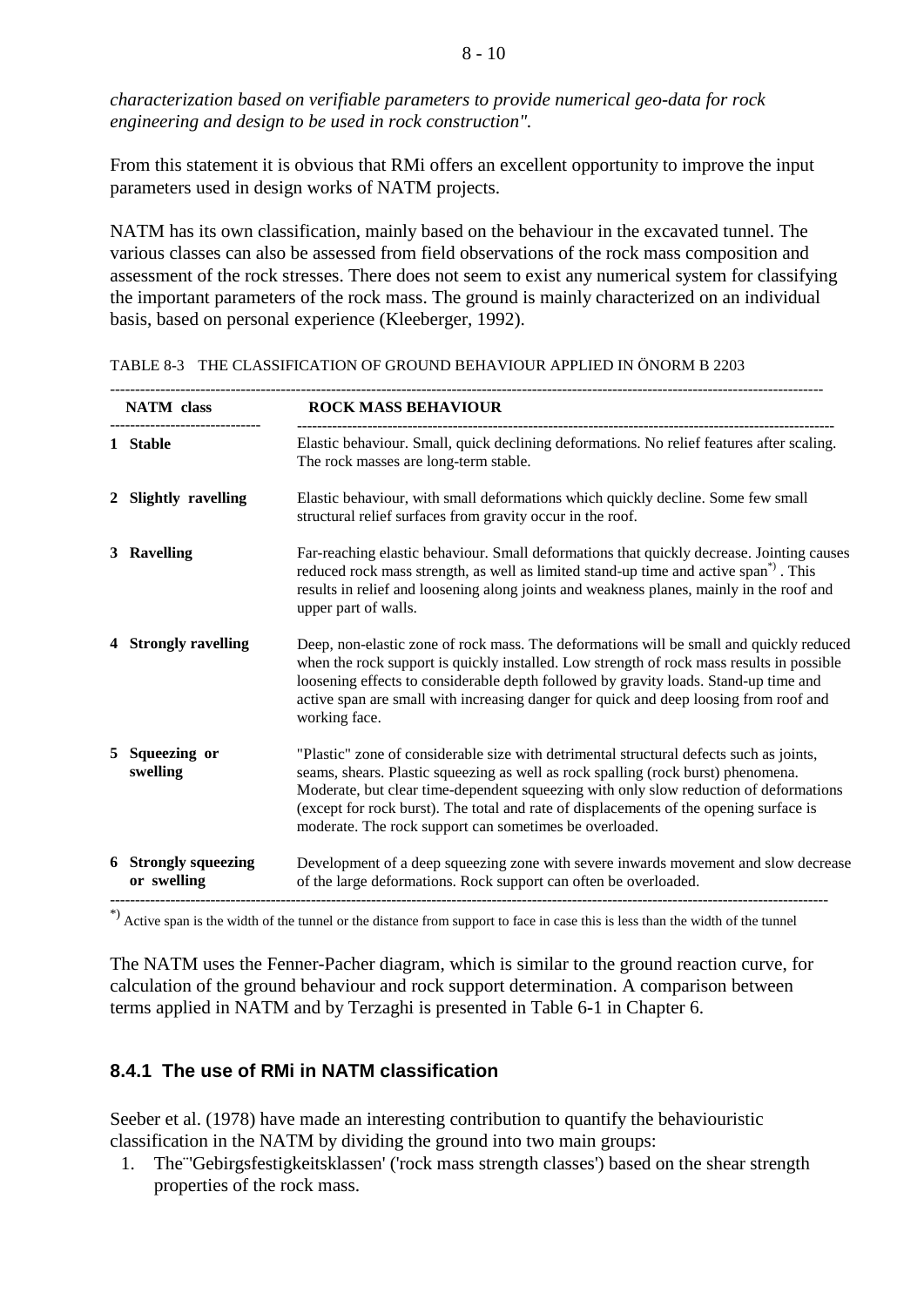2. The 'Gebirgsgüteklassen' ('rock mass quality classes') determined from the 'rock mass strength classes' and the rock stresses acting. These are the same classes as applied in the NATM classification in Table 8-3 (see also Table 6-1 in Chapter 6).

The first group can be compared to RMi, but the input parameters are different. Fig 8-6 shows that it is possible to use the shear strength parameters found in Section 2 to determine these data, as they consist of rock mechanics data characterized by one of the following parameters:

- friction angle of rock mass  $(\Phi)$ , found from eq. (8-8) using very low normal stress,
- cohesion of rock mass (c), which can be found by applying eq. (8-12), and/or
- modulus of elasticity  $(E)$  and modulus of deformation  $(V)$ .



Fig. 8-6 Rock mass strength classes ('Gebirgsfestigkeitsklassen') applied by Seeber et al. (1978)

The value of the shear strength parameters can be determined from the defined parameters in RMi as shown in Section 8.2. In this way, the NATM classes can be defined and determined also from numerical rock mass characterizations. NATM may effectively benefit from this contribution, especially when it is applied in the planning stage of tunnelling projects.

Suggested RMi parameters to characterize the various NATM classes are shown in Table 8-4. The competency factor is further described in Chapter 6, Section 4.1.

| <b>NATM</b> class |                    | <b>Rock mass properties</b>         | <b>Competency factor</b>     |  |  |
|-------------------|--------------------|-------------------------------------|------------------------------|--|--|
|                   |                    | $(JP = jointing parameter)$         | $(Cg = RMi/\sigma_{\theta})$ |  |  |
|                   | Stable             | Massive ground $(JP > approx. 0.5)$ | Cg > 2                       |  |  |
|                   | Slightly ravelling | $0.2 <$ JP $< 0.6$                  | Cg > 1                       |  |  |
|                   | Ravelling          | $0.05 <$ JP $< 0.2$                 | Cg > 1                       |  |  |
|                   | Strongly ravelling | JP < 0.05                           | 0.7 < Cg < 2                 |  |  |

TABLE 8-4 SUGGESTED NUMERICAL DIVISION OF GROUND ACCORDING TO NATM CLASSIFICATION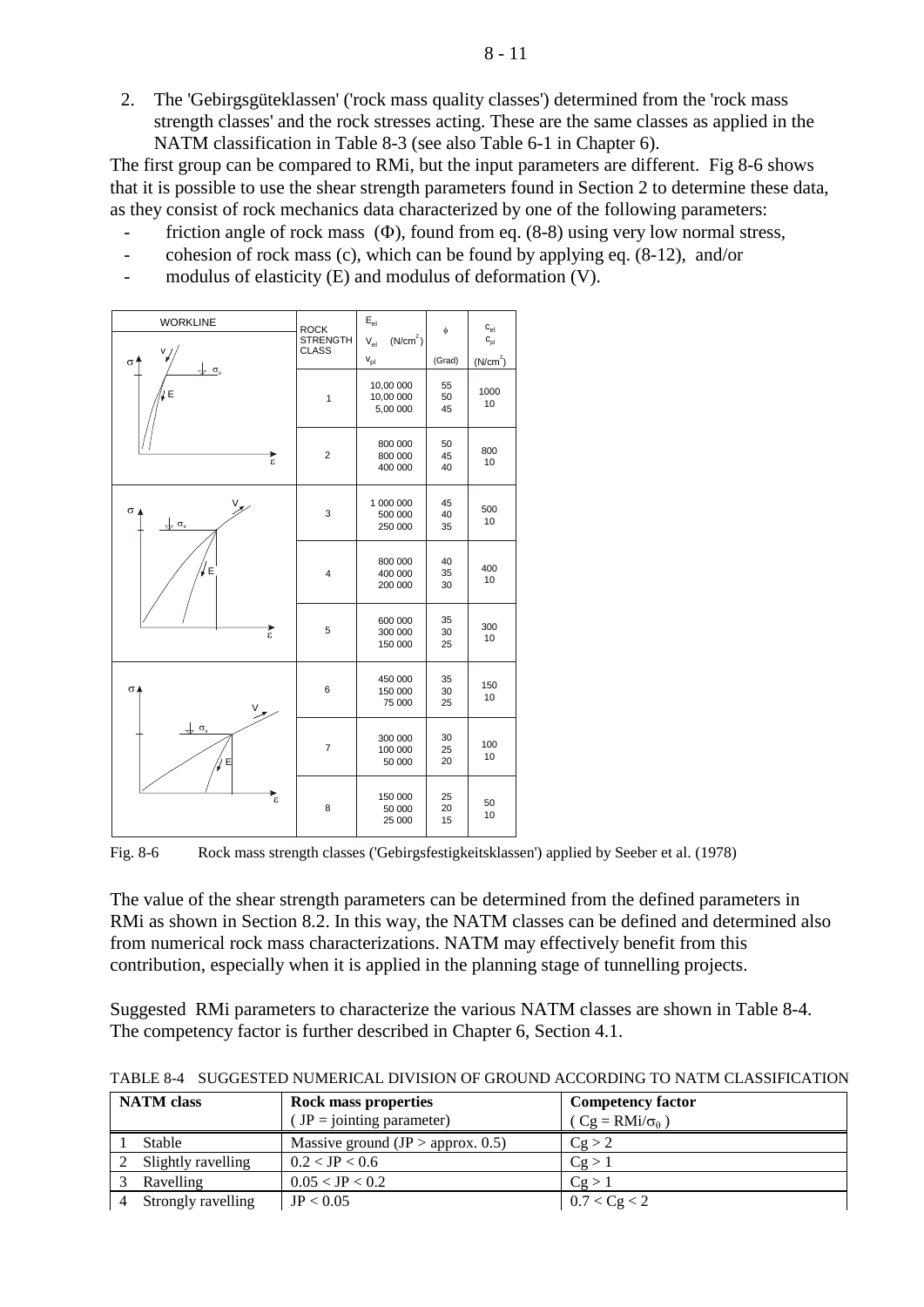|      | Squeezing            | -groung<br>continuous_ | $\mathbf{v}$ .<br><u>v.JJ</u>   |
|------|----------------------|------------------------|---------------------------------|
| U    | squeezing<br>Strongl | groung<br>ontinuous    | $\sim$<br>$\upsilon\ldots$<br>ີ |
| -ski | .<br>--              | .<br>____              | .                               |

Continuous ground is where  $CF <$  approx. 5 or  $CF >$  approx. 100 (CF = tunnel diam./block diam.)

## **8.4.2 RMi used for input to Fenner-Pacher ground response diagrams**

The Fenner-Pacher curves are, as mentioned, similar to the ground response curves described in Section 8.1. These curves can, therefore, be applied also for NATM support evaluations.

The benefit in applying RMi to characterize the ground is that the curves can then be based on appropriate numerical strength parameters. As RMi can be estimated from simple preinvestigations, the curves can be worked out at an early phase of the project.

By combining the rock mass strength classes ('Gebirgsfestigkeitsklassen') in Fig. 8-6 with rock stresses from overburden Seeber et al. (1978) have worked out characteristic ground response curves for the 8 typical rock behaviour classes in the NATM, as shown for class 3 - 7 in Fig. 8-7. These curves can be applied for the purpose of dimensioning or controlling rock support. They enable, theoretically in a simple manner, to assess the effect of bolt length and also to find the connection between deformation and load on rock support.



Classes 1 and 2 are to the left outside the diagram

Fig. 8-7 The characterization of the ground into NATM classes as applied by Seeber et al. (1978). Classes 1 and 2 are not covered.

The practical use of the 'standard characteristic (ground response) curves' is shown in Figs. 8-8 and 8-9. Both figures are for the same type of NATM class 5 ('Gebirgsfestigkeitsklasse' 8,  $\phi = 15$ ) - 25°, and overburden 400 m), i.e. 'sehr grebräch' or 'squeezing or swelling'. Lines for bolt lengths and concrete lining are shown in both figures. Fig. 8-9 shows how the curves in Fig. 8-8 can be used to determine the support pressure and the corresponding displacement, which depends on the type of rock support.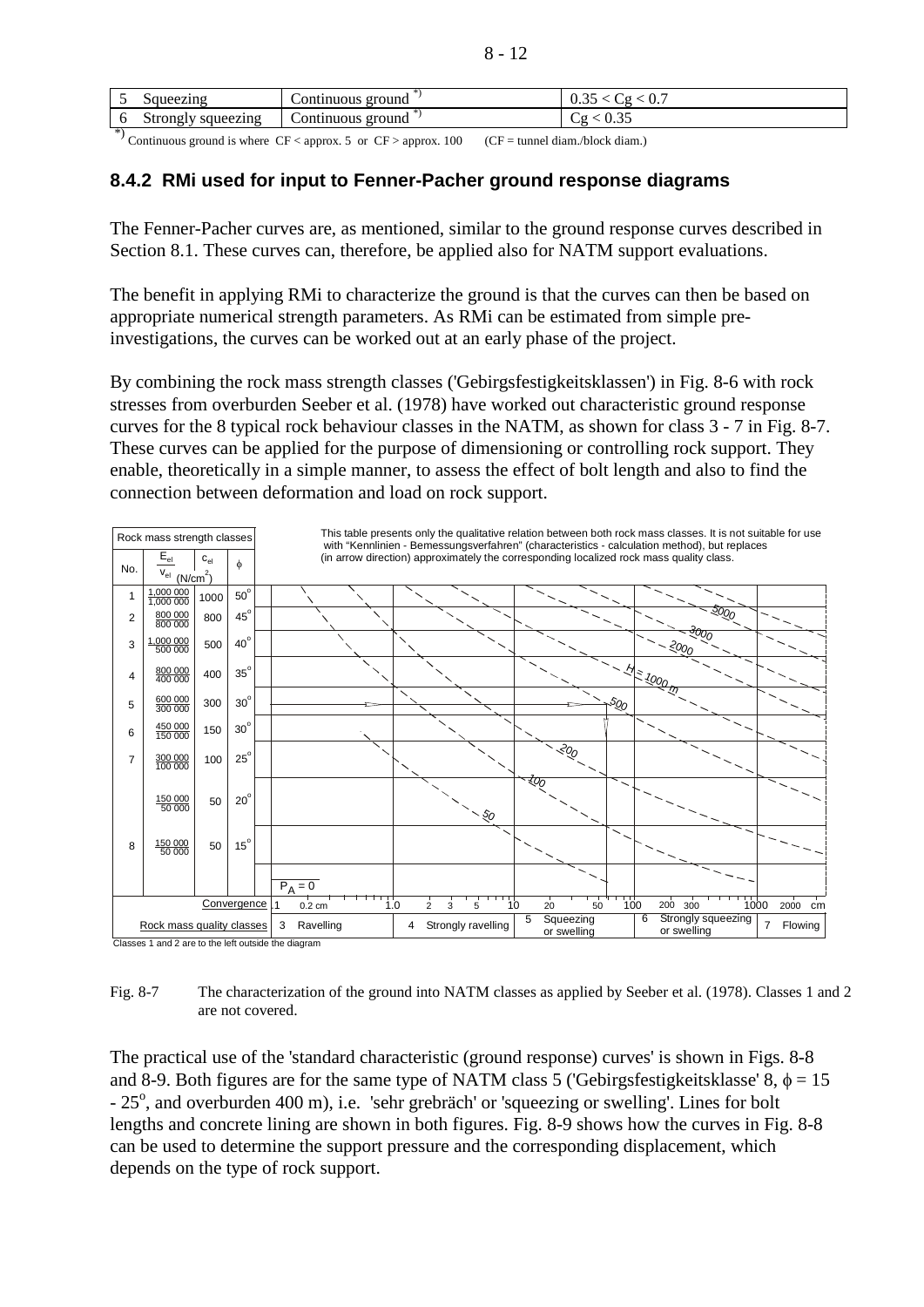The characteristic ground response curves are for circular tunnels with 6 m radius. As the displacements are approximately proportional to the excavation radius (Seeber et al., 1978), they can easily be estimated also for other tunnel sizes. Fig. 8-10 shows the displacements in circular tunnels of various sizes located in the same NATM class.



 $R_A$  = excavated radius

Fig. 8-8 One example of the 96 standard ground response curves worked out by Seeber et al. (1978) for circular tunnels with 12 m diameter.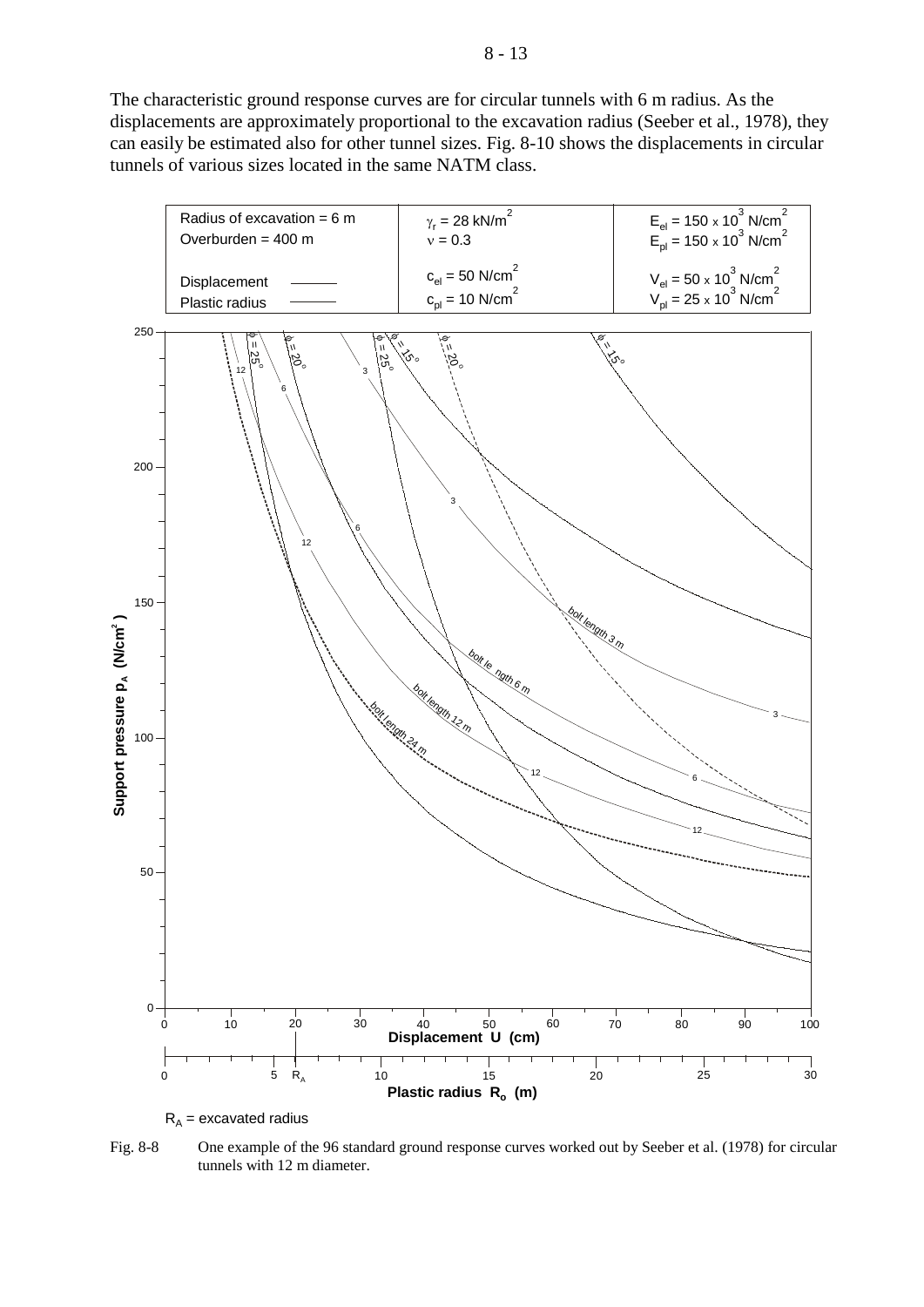

Fig. 8-9 The influence of bolt length on the support pressure and displacement in the tunnel. The response curve is the same as shown in Fig. 8-8 (revised from Seeber et al., 1978).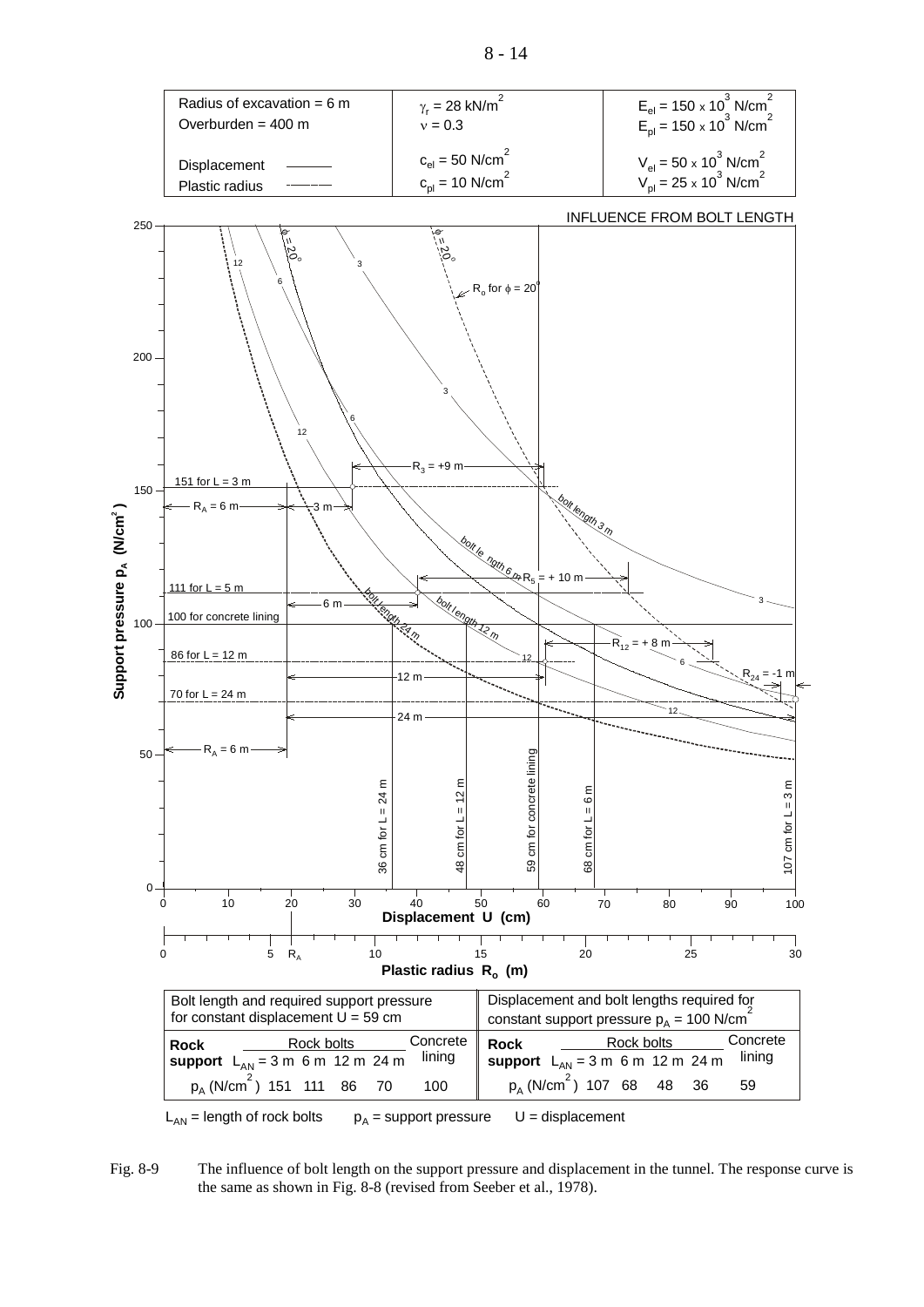

 $U = displacement$   $p_A = support pressure R_A = excavation radius$ 

Fig. 8-10 The displacements varying with the size of the tunnel within the same ground class (from Seeber et al., 1978).

It is obvious that the accuracy of the procedure depends in particular on the accuracy of the input parameters. As they, according to Seeber et al. (1978), generally present a scatter of approx. 100%, a computation, which bases itself on these data cannot possibly results in a better accuracy. If, however, convergence measurements are available at a somewhat later date, the results can then be used to improve the accuracy of the input parameters considerably.

## **8.5 THE USE OF RMi PARAMETERS IN CLASSIFICATION SYSTEMS**

*"A fundamental requirement for any classification is the need for established criteria in order to arrange the rock being classified systematically into significant groups and categories."* Williamson and Kuhn (1988)

RMi is not directly applicable in the main classification systems, as they often are completed systems of 'their own'. Some of the parameters involved in RMi may, however, be used, which can be of interest where they are considered more accurate or if they are easier measured.

The existing two main classification systems are the RMR (or Geomechanics) system developed by Bieniawski (1973) and the NGI Q-system by Barton et al. (1974). The systems partly apply different parameters in different modes; consequently, the established mathematical connections between them are generally empirical and approximate.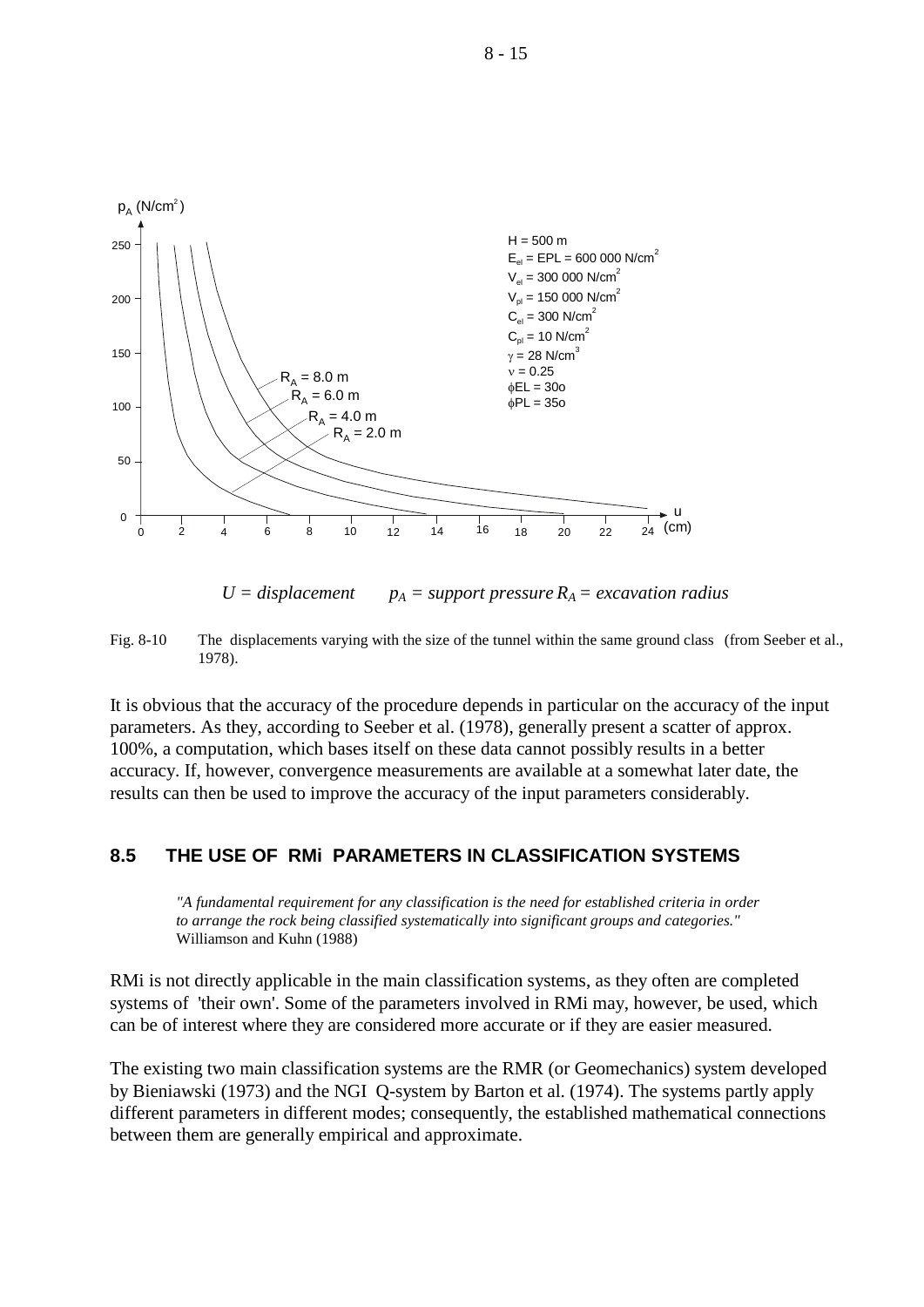#### TABLE 8-5 THE RMR CLASSIFICATION SYSTEM OF ROCK MASSES. THE RATINGS FOR EACH PARAMETER ARE SUMMED UP TO ARRIVE AT THE RMR VALUE FOR THE ACTUAL ROCK MASS (from Bieniawski, 1984).

| <b>PARAMETER</b> |                       |                                                                   |                | Range of values // RATINGS |                |                                        |                                                              |                       |            |
|------------------|-----------------------|-------------------------------------------------------------------|----------------|----------------------------|----------------|----------------------------------------|--------------------------------------------------------------|-----------------------|------------|
|                  | Strength<br>of intact | Point-load strength<br>index                                      | > 10 MPa       | 4 - 10 MPa                 | 2 - 4 MPa      | $1 - 2 MPa$                            | For this low range: uniaxial<br>compr. strength is preferred |                       |            |
| 1                | rock<br>material      | Uniaxial com-<br>pressive strength                                | > 250 MPa      | 100 - 250 MPa              | 50 - 100 MPa   | 25 - 50 MPa                            | $5 - 25$<br><b>MPa</b>                                       | $1 - 5$<br><b>MPa</b> | < 1<br>MPa |
|                  |                       | <b>RATING</b>                                                     | 15             | 12                         | 7              | 4                                      | $\overline{2}$                                               | 1                     | $\bf{0}$   |
| $\mathfrak{p}$   |                       | Drill core quality RQD                                            | $90 - 100\%$   | 75 - 90%                   | $50 - 75%$     | $25 - 50%$                             |                                                              | < 25%                 |            |
|                  |                       | <b>RATING</b>                                                     | 20             | 17                         | 13             | 8                                      |                                                              | 5                     |            |
| 3                |                       | Spacing of discontinuities                                        | > 2 m          | $0.6 - 2 m$                | $200 - 600$ mm | $60 - 200$ mm                          |                                                              | $< 60$ mm             |            |
|                  |                       | <b>RATING</b>                                                     | 20             | 15                         | 10             | 8                                      |                                                              | 5                     |            |
|                  |                       | Length, persistence                                               | < 1 m          | $1 - 3m$                   | $3 - 10 m$     | $10 - 20$ m                            |                                                              | > 20 m                |            |
|                  |                       | Rating                                                            | 6              | 4                          | 2              | 1                                      |                                                              | $\mathbf{0}$          |            |
|                  |                       | Separation                                                        | none           | $< 0.1$ mm                 | $0.1 - 1$ mm   | $1 - 5$ mm                             |                                                              | $> 5$ mm              |            |
|                  | Conditio              | Rating                                                            | 6              | 5                          | 4              | 1                                      |                                                              | 0                     |            |
| 4                | n of                  | Roughness                                                         | very rough     | rough                      | slightly rough | smooth                                 |                                                              | slickensided          |            |
|                  | discon-               | Rating                                                            | 6              | 5                          | 3              | $\mathbf{1}$                           |                                                              | $\mathbf{0}$          |            |
|                  | tinuities             | Infilling (gouge)                                                 | none           | Hard filling               |                |                                        | Soft filling                                                 |                       |            |
|                  |                       |                                                                   |                | $< 5$ mm                   | $> 5$ mm       | $< 5$ mm                               |                                                              | $> 5$ mm              |            |
|                  |                       | Rating                                                            | 6              | 4                          | 2              | $\overline{2}$                         |                                                              | 0                     |            |
|                  |                       | Weathering                                                        | unweathered    | slightly w.                | moderately w.  | highly w.                              |                                                              | decomposed            |            |
|                  |                       | Rating                                                            | 6              | 5                          | 3              | 1                                      |                                                              | 0                     |            |
|                  | Ground                | Inflow per 10 m<br>tunnel length                                  | none           | < 10 litres/min            |                | 10 - 25 litres/min 25 - 125 litres/min |                                                              | > 125 litres /min     |            |
| 5                | water                 | $p_w / \sigma$ 1                                                  | $\mathbf 0$    | $0 - 0.1$                  | $0.1 - 0.2$    | $0.2 - 0.5$                            |                                                              | > 0.5                 |            |
|                  |                       | General conditions                                                | completely dry | damp                       | wet            | dripping                               |                                                              | flowing               |            |
|                  | <b>RATING</b><br>15   |                                                                   | 10             | $\overline{\phantom{a}}$   | 4              |                                        | $\bf{0}$                                                     |                       |            |
|                  |                       | $p_w$ = joint water pressure; $\sigma$ 1 = major principal stress |                |                            |                |                                        |                                                              |                       |            |

#### A. Classification parameters and their ratings

B. Rating adjustment for discontinuity orientations

| Strike and dip<br>orientation of joints |             | Very favourable | Favourable | Fair  | Unfavourable | Very unfavourable |
|-----------------------------------------|-------------|-----------------|------------|-------|--------------|-------------------|
|                                         | Tunnels     |                 | -2         | -5    | $-10$        | -12               |
| <b>RATINGS</b>                          | Foundations |                 | -2         | - 4   | -15          | $-25$             |
|                                         | Slopes      |                 | -5         | $-25$ | -50          | -60               |

C. Rock mass classes determined from total ratings

| Rating      | $100 - 81$       | $80 - 61$ | 60<br>. - 41 | $\sim$<br>$40 - 21$ | : 20             |
|-------------|------------------|-----------|--------------|---------------------|------------------|
| Class No.   |                  |           | Ш            | I٧                  |                  |
| Description | <b>VERY GOOD</b> | GOOD      | <b>FAIR</b>  | <b>POOR</b>         | <b>VERY POOR</b> |

D. Meaning of rock mass classes

| Class No.                       |                |                   | Ш                 | IV                |                |
|---------------------------------|----------------|-------------------|-------------------|-------------------|----------------|
| Average stand-up time           | 10 years for   | 6 months for      | week for          | 10 hours for      | 30 minutes for |
|                                 | 15 m span      | 8 m span          | 5 m span          | 2.5 m span        | 1 m span       |
| Cohesion of the rock mass       | > 400 kPa      | 300 - 400 kPa     | 200 - 300 kPa     | 100 - 200 kPa     | < 100 kPa      |
| Friction angle of the rock mass | $< 45^{\circ}$ | $35 - 45^{\circ}$ | $25 - 35^{\circ}$ | $15 - 25^{\circ}$ | $< 15^{\circ}$ |

### **8.5.1 Input to the RMR (Geomechanics) system**

As the RMR is based on the sum of several parameters, while RMi and partly also the parameters involved in are expressed exponentially, it is difficult to directly apply RMi in RMR. An exception is the compressive strength,  $\sigma_c$ , which is the same in both systems. Also the joint condition factor (jC) has similarities with the joint condition applied in RMR.

In the RMR system the jointing is characterized by the RQD and by the spacing of joints. As shown in Appendix 4, RQD generally is an inaccurate measure of the block size or discontinuity intensity. Also discontinuity spacing - though Bieniawski (1989) has made attempts to define it better - is often insufficiently defined (refer to Section 3.7 in Appendix 3). These two parameters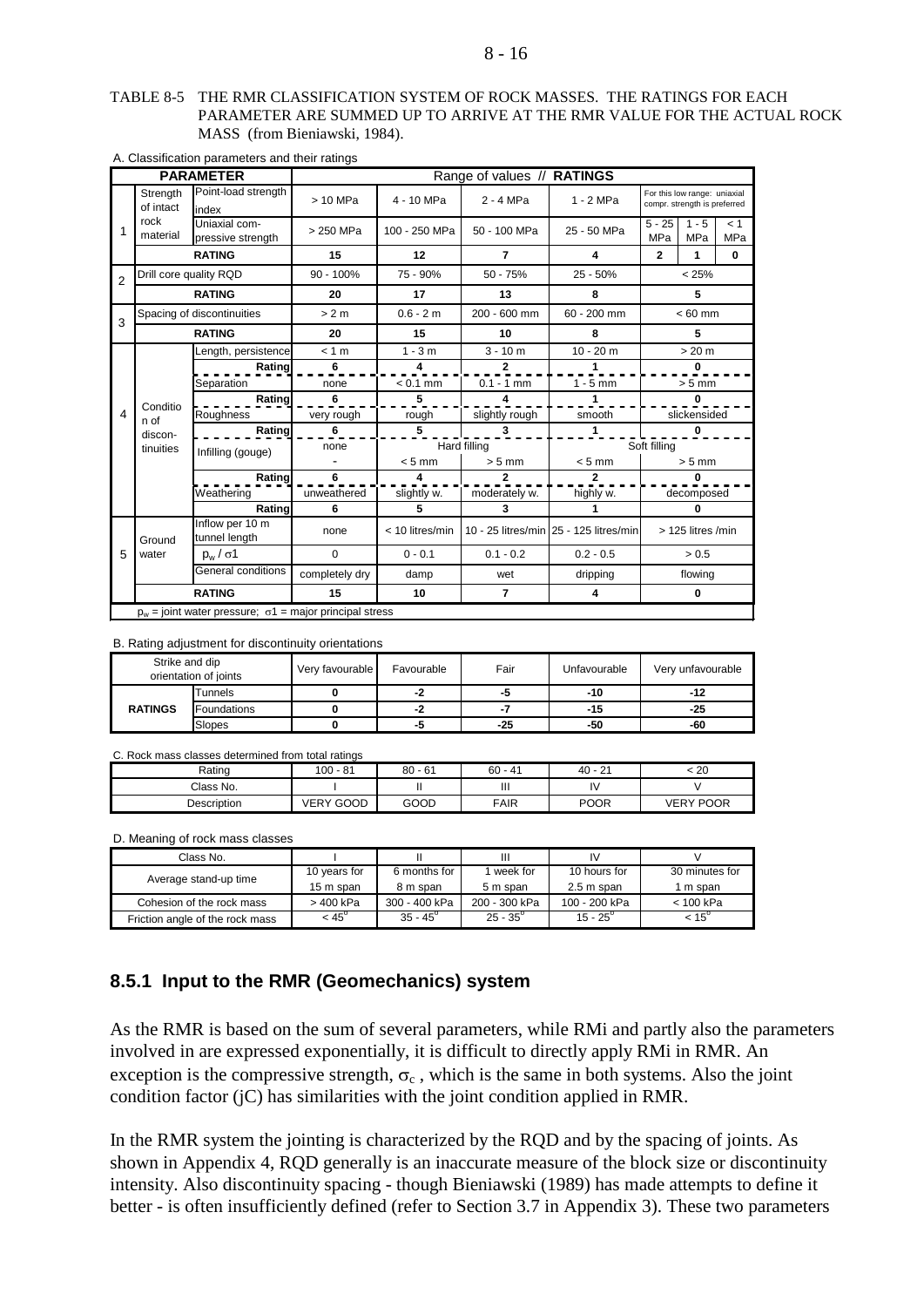for block size in RMR may be considerably better characterized by the block size (Vb). This would in addition make RMR simpler to use.

The characterization of the parameter for 'condition of discontinuities' has been significantly improved in the 1989 version of RMR as can be seen by comparing Tables 8-5 and 8-6. Still, the joint condition factor (jC) in RMi may be considered as an improvement compared to the corresponding RMR.

TABLE 8-6 THE IMPROVED DIVISION AND RATING OF DISCONTINUITY CONDITIONS (from Bieniawski, 1989).

| <b>Parameter</b>         |             |                    | Ratings              |                  |              |
|--------------------------|-------------|--------------------|----------------------|------------------|--------------|
| Discontinuity length     | < 1 m       | $1-3$ m            | $3-10 m$             | $10-20$ m        | $>20$ m      |
| (persistence/continuity) | 6           |                    |                      |                  |              |
|                          | None        | $< 0.1$ mm         | $0.1 - 1.0$ mm       | $1-5$ mm         | $>5$ mm      |
| Separation (aperture)    | h           | :                  |                      |                  |              |
|                          | Very rough  | Rough              | Slightly rough       | Smooth           | Slickensided |
| Roughness                |             |                    |                      |                  |              |
|                          |             |                    | Hard filling         | Soft filling     |              |
| Infilling (gouge)        | None        | $< 5$ mm           | $>5$ mm              | $< 5 \text{ mm}$ | $>5$ mm      |
|                          | 6           |                    |                      |                  |              |
|                          | Unweathered | Slightly weathered | Moderately weathered | Highly weathered | Decomposed   |
| Weathering               |             |                    |                      |                  |              |

**Guidelines for Classification of Discontinuity Conditions \*)**

\*) Note: Some conditions are mutually exclusive: For example, if infilling is present, it is irrelevant what the roughness may be, since its effect will be overshadowed by the influence of the gouge. In such cases, use the main classification table directly.

## **8.5.2 Input to the Q-system**

The Q-system for classification of rock masses is defined as

$$
Q = (RQD/Jn) \times (Jr/Ja) \times (Jw/SRF)
$$
eq. (8-17)

where 
$$
RQD
$$
 is the rock quality designation (Deere, 1966)

- Jn is the joint set number,
- Jr is the joint roughness number,
- Ja is the joint alteration number,
- Jw is the joint water reduction number, and
- SRF is the stress reduction factor.

The Q system and the RMi system have a similar structure and also some parameters are similar. It is probably the classification system in which the parameters in RMi best can be utilized.

As the Q-system includes external features (stresses and water pressure) acting, only the first four parameters (RQD/Jn)⋅(Jr/Ja) can be compared with RMi. The Q-system does not directly include a parameter for the rock material; therefore these four parameters express the jointing in the rock mass similar to the jointing parameter (JP) in RMi. A comparison has been discussed in Chapter 9.

The ratio (RQD/Jn) in the Q-system is an expression for the block size (Barton et al., 1974) and can be compared to the block volume (Vb) in RMi. Appendix 4 concludes, however, that this ratio very poorly represents the block size. Using the block volume (Vb) instead of (RQD/Jn) would improve the quality of the Q-system.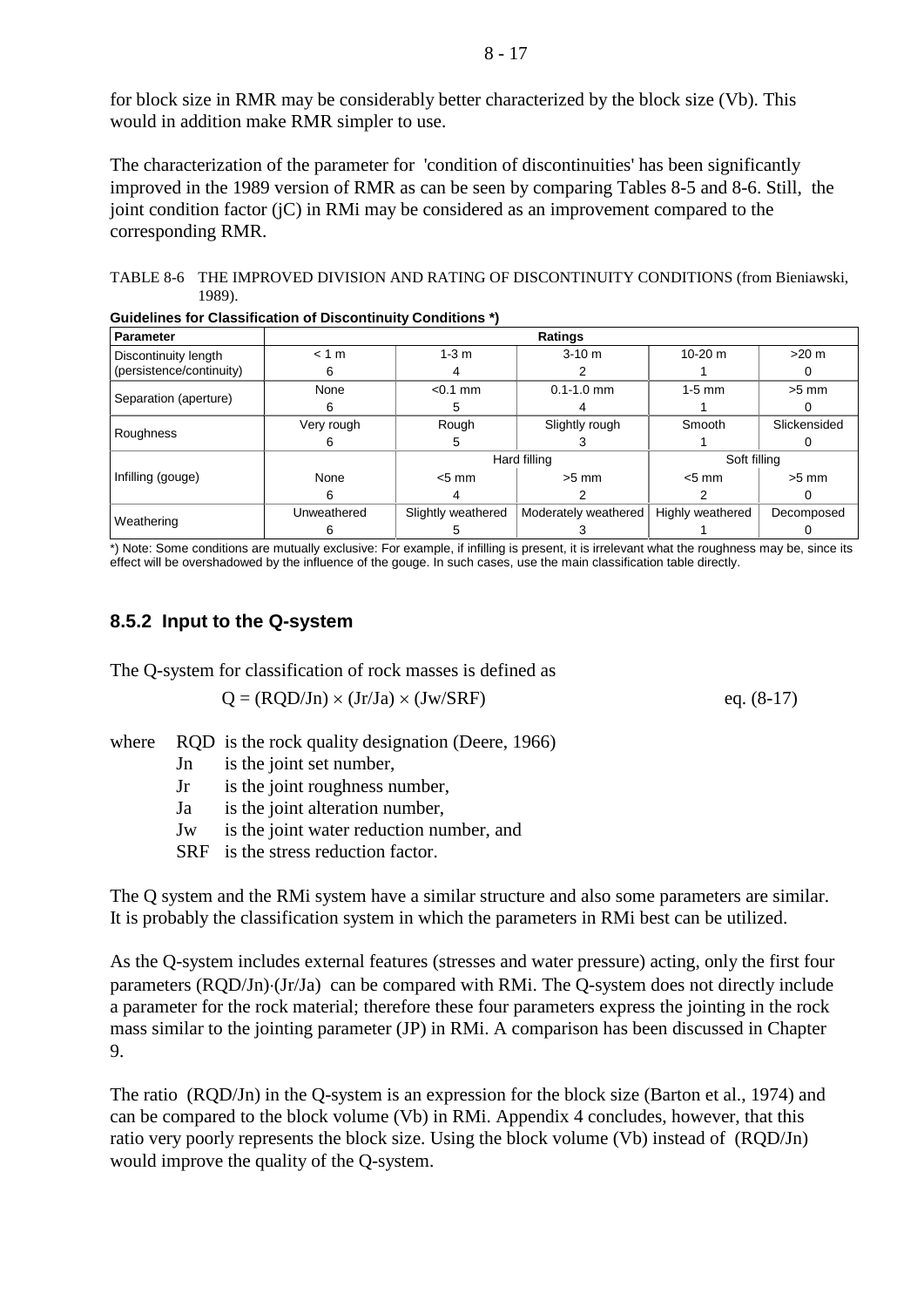The values of the factors for joint roughness (Jr with  $\overline{R}$ ) and joint alteration (Ja with  $\overline{A}$ ) are similar in both systems. As the RMi also includes a factor for the joint size (jL) in its joint condition factor (jC), a better characterization of the shear strength of joints may be achieved. Also here the Q-system may benefit from applying this RMi parameter.

## **8.5.3 Input to other classification systems**

From the simple structure of RMi it is easy to determine the effect of the various parameters, and consequently how RMi can be developed for other purposes.

In the literature 'new' classification systems are often developed for a new project, based on the requirement to 'tailor' the classification to the actual rock masses found in the specific area. With its simple structure, RMi is suited for such developments adapting it to local ground conditions.

# **8.6 A CONTRIBUTION TO IMPROVED COMMUNICATION**

In engineering geology and civil engineering, as in other areas, there is need for clear and effective communication between individuals involved. The geologist and the engineering geologist provide the basic data of the ground on which the engineering calculations are based. Generally, interpretations and correlations between geological and geotechnical data have been made by individuals, based on their personal experience rather than on any collective basis. For successful results, close association must exist between geologist and engineer, with full appreciation and understanding of the parts played by each. *"The accuracy of the final answer can only be as accurate as the geological data at hand."* (Piteau, 1970).

Communication problems are compounded by the fact that the engineering geologist is dealing with a material that is difficult to define due to its complex nature. Williamson and Kuhn (1988) are of the opinion that "*The use of subjective geologic terminology has proven to be less than helpful in resolving this problem with such terms as 'slightly weathered', 'moderately hard' and 'highly fractured'. These terms do not communicate the true picture even from one geologist to another, because each has a different perception of the meaning".* Thus, there is still a demand for improving the applied terms in engineering geology and rock mechanics.

# **8.6.1 Identification chart for geological materials**

As a part of the contribution for improved communication a general identification chart for geological materials has been developed. It is a further development of the chart presented by Palmström (1986). The chart is in part similar to the 'unified classification chart' developed by Deere et. al (1969) as shown in Fig. 8-11.

Deere et al. used a combination of the following geological features:

- the particle or block size; and
- the continuity of the geologic materials.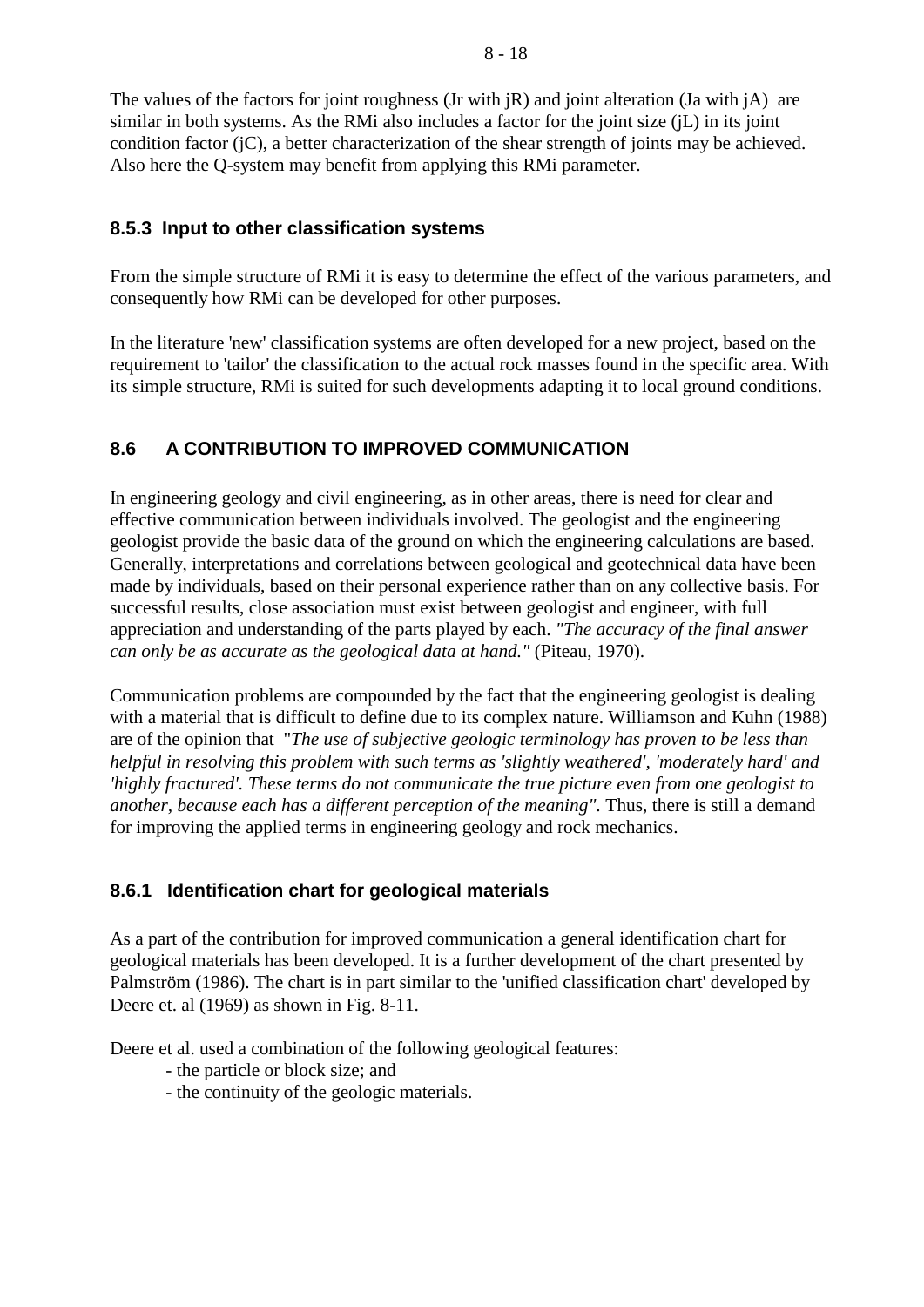



Fig. 8-11 The unified classification chart (from Deere et al., 1969)

There are many overlapping characteristics of soils and rocks in rock engineering; stiff clays extend naturally into shales and slates; varying degrees of alteration or cementation can form any intermediate characteristic between solid rock and indurated soil. It is significant that major problems in rock tunnelling are frequently associated with weakness zones where the rock approaches the character of soil. Often, the most important characteristic separating soil from rock is the relative importance of the discontinuities in rocks. Other differences are:

- ∗ A *soil* mass consists of an assemblage of uncemented angular to round particles randomly located. The voids in between the particles may or may not be filled with water (or more fine-grained materials in the case of moraines and coarse-grained materials (scree)). It is essentially a continuous material.
- ∗ A *rock* mass, on the other hand, can sometimes be considered as a continuous, sometimes as a discontinuous material made up of an aggregate of blocks or particles properly organized or piled like the bricks in a wall, more or less separated by planes of weakness. These blocks generally fit tightly. The spaces between the blocks may or may not contain water and soft and/or hard infilling materials.

In soils there will be a tendency for failure to occur arbitrarily, but in rock masses the tendency is for the failure to follow pre-existing planes of weakness. A second important difference between soil and rock behaviour is, that in rock masses, the shear strength will be determined largely by the shear strength of the discontinuities and not by the rock strength.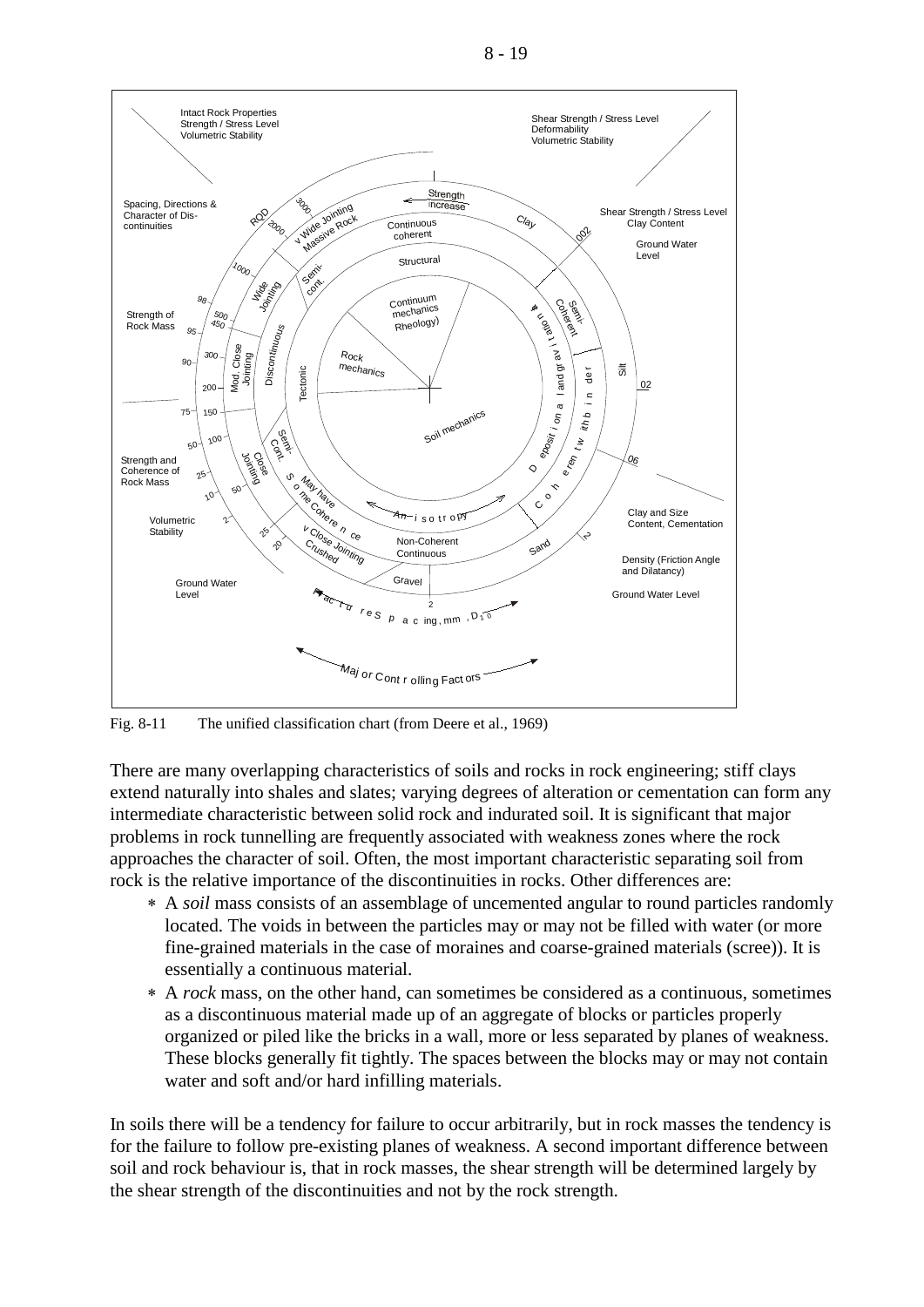



Fig. 8-12 A general identification chart for rock masses and soil materials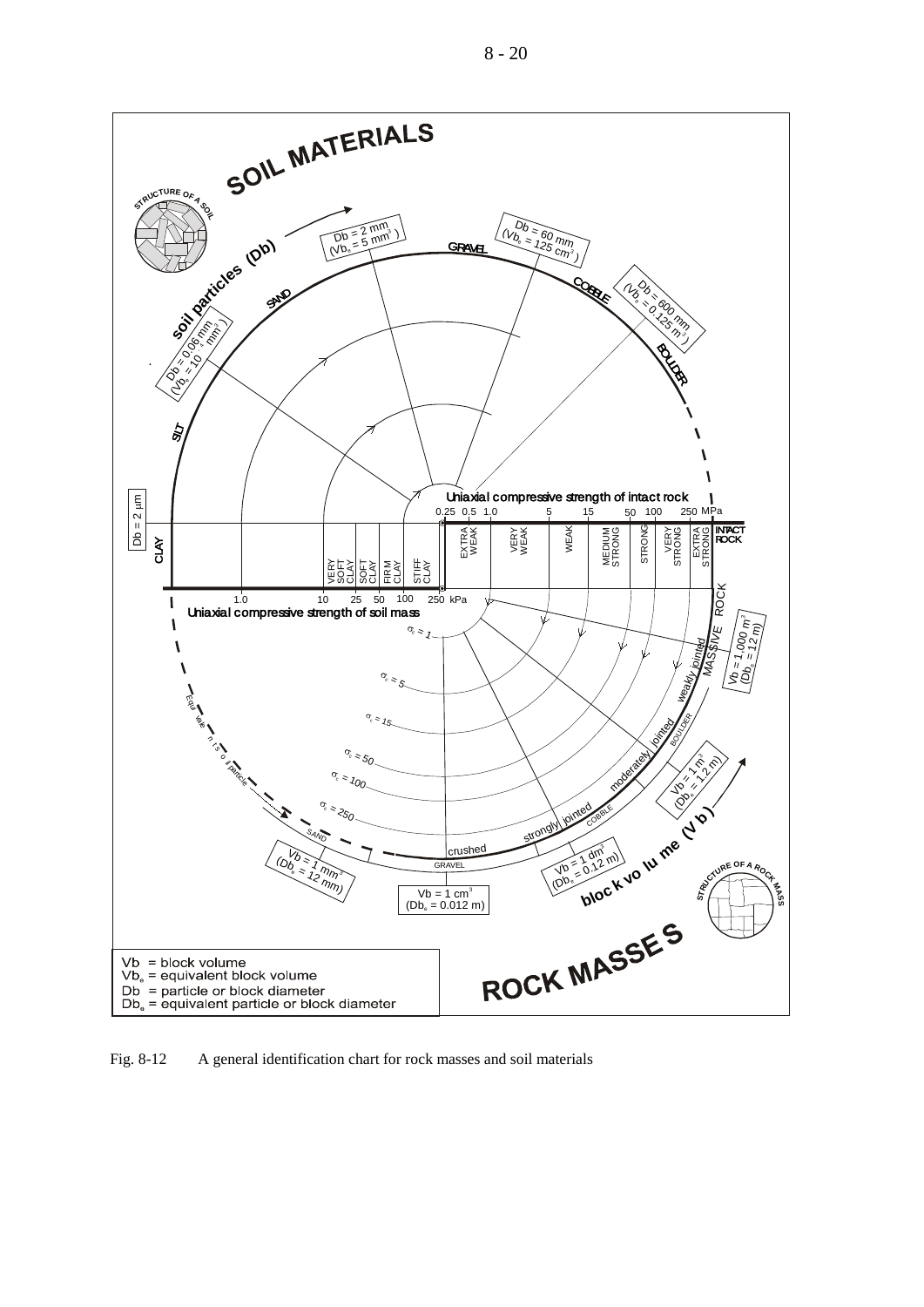

Fig. 8-13 The RMi values for 'normal joint condition'  $(iC = 1)$  plotted on the identification chart. The RMi value is found from the intersection between uniaxial strength (following the circles) and block size. *Example: uniaxial compressive strength of rock*  $\sigma_c$  = 50 MPa and block volume Vb = 1 dm<sup>3</sup> gives a *location in 'A'. Here RMi*  $\approx 0.7$ 

The identification chart can be used to show the position of and the relation between actual materials. It may help

- to identify the difference/similarities between various geologic materials,
- to identify and compare the different types of behaviour for various materials, and
- to improve communication.